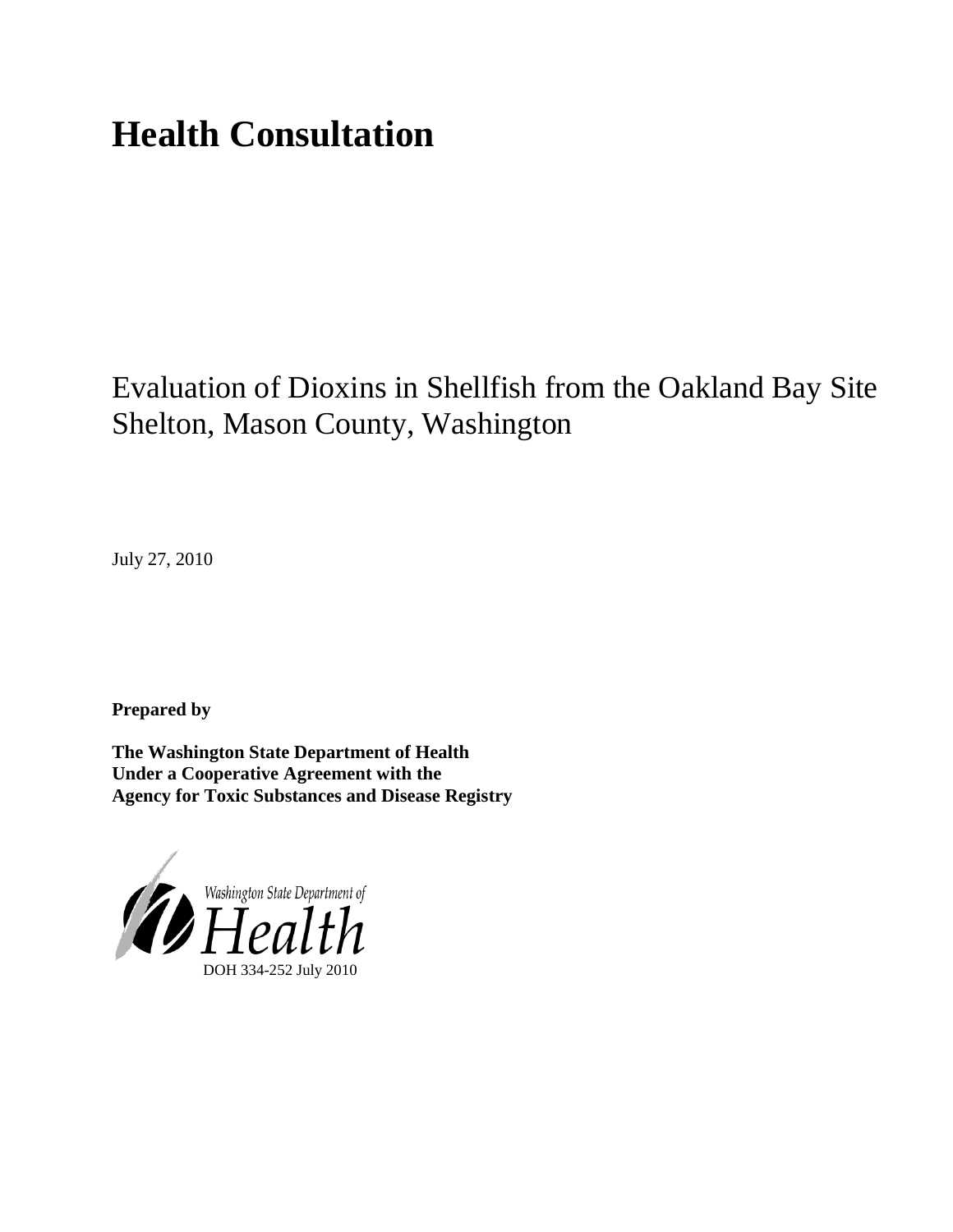## **Foreword**

The Washington State Department of Health (DOH) has prepared this health consultation in cooperation with the Agency for Toxic Substances and Disease Registry (ATSDR). ATSDR is part of the U.S. Department of Health and Human Services and is the principal federal public health agency responsible for health issues related to hazardous waste. This health consultation was prepared in accordance with methodologies and guidelines developed by ATSDR.

The purpose of this health consultation is to identify and prevent harmful human health effects resulting from exposure to hazardous substances in the environment. Health consultations focus on specific health issues so that DOH can respond to requests from concerned residents or agencies for health information on hazardous substances. DOH evaluates sampling data collected from a hazardous waste site, determines whether exposures have occurred or could occur, reports any potential harmful effects, and recommends actions to protect public health. The findings in this report are relevant to conditions at the site during the time of this health consultation, and should not necessarily be relied upon if site conditions or land use changes in the future.

For additional information or questions regarding DOH or the contents of this health consultation, please call the health advisor who prepared this document:

Elmer Diaz Washington State Department of Health Office of Environmental Health, Safety, and Toxicology P.O. Box 47846 Olympia, WA 98504-7846 (360) 236-3357 FAX (360) 236-2251 1-877-485-7316 Website: <www.doh.wa.gov/consults>

For people with disabilities, this document is available on request in other formats. To submit a request, please call 1-800-525-0127 (TTY/TDD call 711).

For more information about ATSDR, contact the ATSDR Information Center at 1-888-422-8737 or visit the agency's Web site: www.atsdr.cdc.gov/ .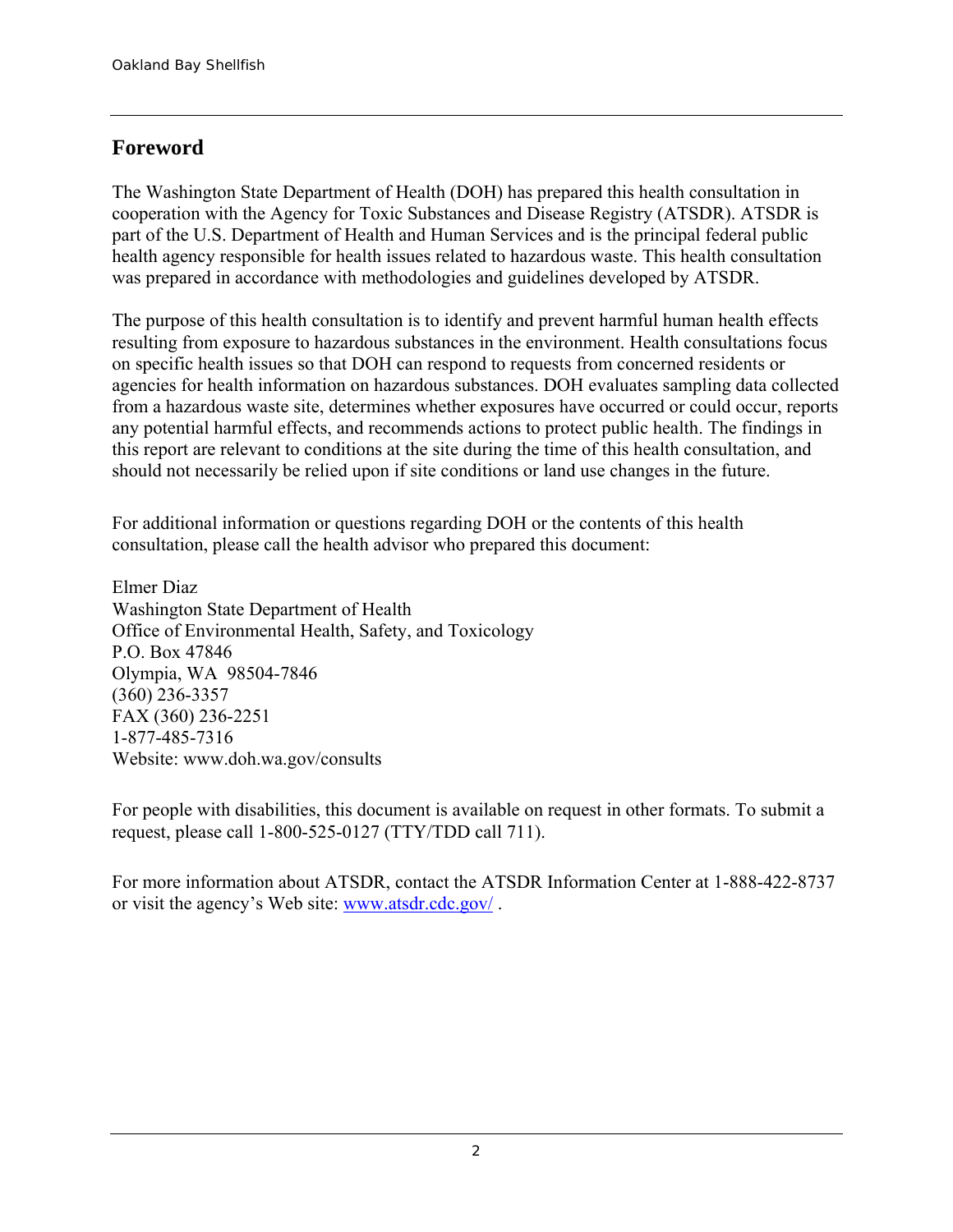### **Table of Contents**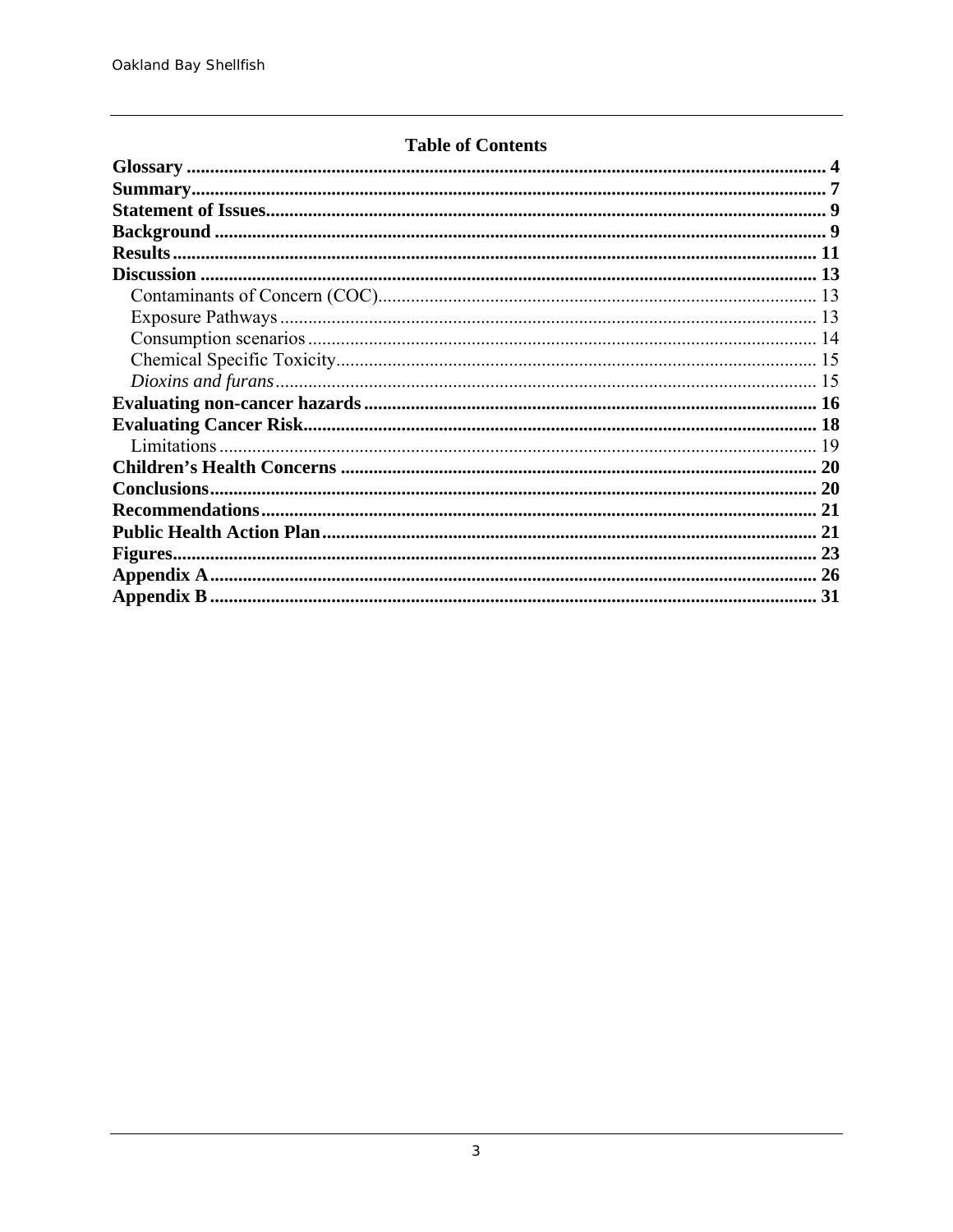# Glossary

| <b>Agency for Toxic</b><br><b>Substances and Disease</b><br><b>Registry (ATSDR)</b> | The principal federal public health agency involved with hazardous waste<br>issues, responsible for preventing or reducing the harmful effects of<br>exposure to hazardous substances on human health and quality of life.<br>ATSDR is part of the U.S. Department of Health and Human Services.                                                                                                                                                                                                                                                                                                                       |  |  |
|-------------------------------------------------------------------------------------|------------------------------------------------------------------------------------------------------------------------------------------------------------------------------------------------------------------------------------------------------------------------------------------------------------------------------------------------------------------------------------------------------------------------------------------------------------------------------------------------------------------------------------------------------------------------------------------------------------------------|--|--|
| <b>Cancer Risk</b>                                                                  | A theoretical risk for developing cancer if exposed to a substance every day<br>for 70 years (a lifetime exposure). The true risk might be lower.                                                                                                                                                                                                                                                                                                                                                                                                                                                                      |  |  |
| <b>Cancer Risk Evaluation</b><br>Guide (CREG)                                       | The concentration of a chemical in air, soil or water that is expected to<br>cause no more than one excess cancer in a million persons exposed over a<br>lifetime. The CREG is a comparison value used to select contaminants of<br>potential health concern and is based on the <i>cancer slope factor</i> (CSF).                                                                                                                                                                                                                                                                                                     |  |  |
| <b>Cancer Slope Factor</b>                                                          | A number assigned to a cancer causing chemical that is used to estimate its<br>ability to cause cancer in humans.                                                                                                                                                                                                                                                                                                                                                                                                                                                                                                      |  |  |
| Carcinogen                                                                          | Any substance that causes cancer.                                                                                                                                                                                                                                                                                                                                                                                                                                                                                                                                                                                      |  |  |
| <b>Comparison value</b>                                                             | Calculated concentration of a substance in air, water, food, or soil that is<br>unlikely to cause harmful (adverse) health effects in exposed people. The<br>CV is used as a screening level during the public health assessment<br>process. Substances found in amounts greater than their CVs might be<br>selected for further evaluation in the public health assessment process.                                                                                                                                                                                                                                   |  |  |
| <b>Contaminant</b>                                                                  | A substance that is either present in an environment where it does not<br>belong or is present at levels that might cause harmful (adverse) health<br>effects.                                                                                                                                                                                                                                                                                                                                                                                                                                                         |  |  |
| <b>Dose</b><br>(for chemicals that are not<br>radioactive)                          | The amount of a substance to which a person is exposed over some time<br>period. Dose is a measurement of exposure. Dose is often expressed as<br>milligram (amount) per kilogram (a measure of body weight) per day (a<br>measure of time) when people eat or drink contaminated water, food, or<br>soil. In general, the greater the dose, the greater the likelihood of an effect.<br>An "exposure dose" is how much of a substance is encountered in the<br>environment. An "absorbed dose" is the amount of a substance that actually<br>got into the body through the eyes, skin, stomach, intestines, or lungs. |  |  |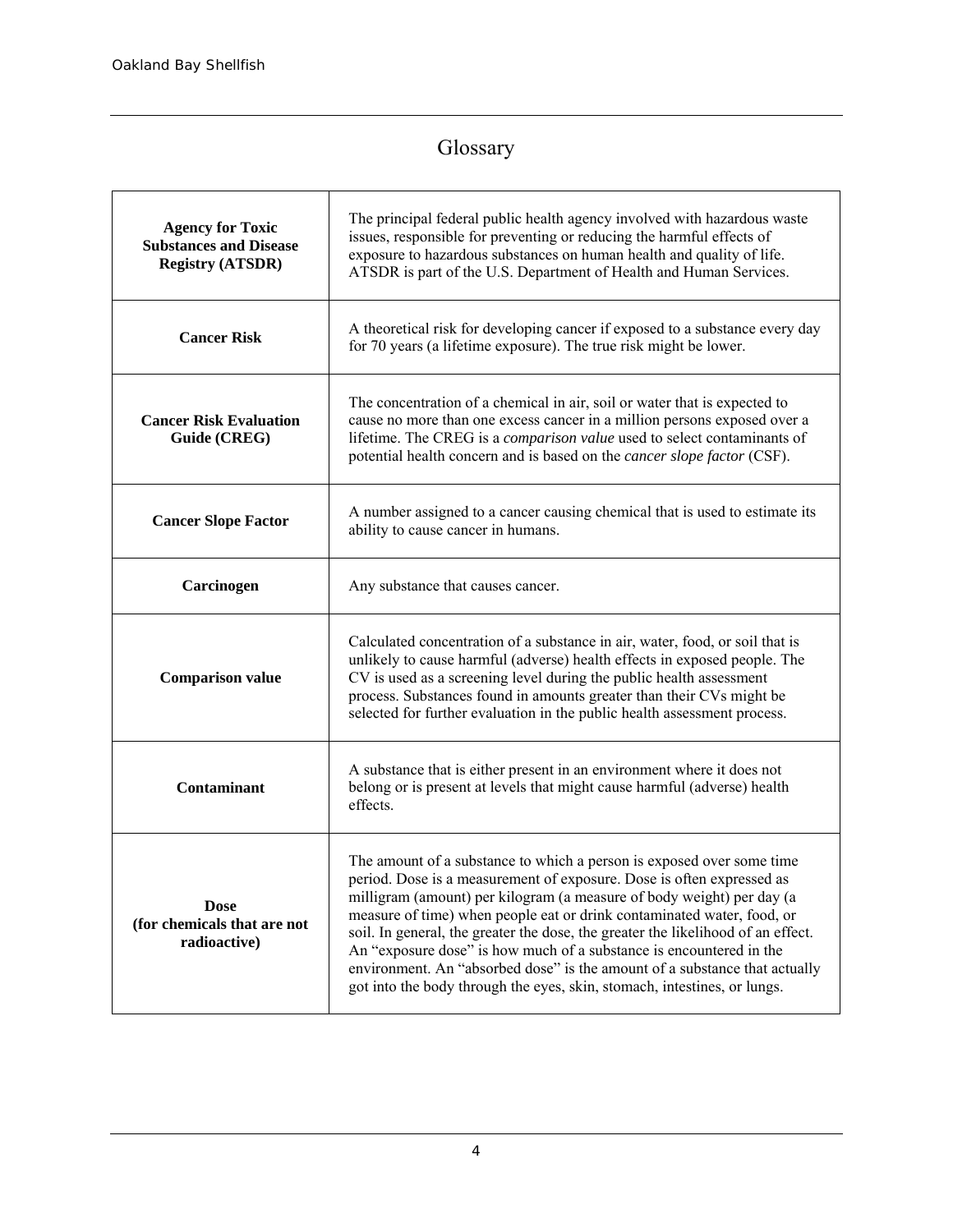| <b>Environmental Media</b><br><b>Evaluation Guide</b><br>(EMEG) | A concentration in air, soil, or water below which adverse non-cancer<br>health effects are not expected to occur. The EMEG is a comparison value<br>used to select contaminants of potential health concern and is based on<br>ATSDR's minimal risk level (MRL).                                                                                                                                                                          |
|-----------------------------------------------------------------|--------------------------------------------------------------------------------------------------------------------------------------------------------------------------------------------------------------------------------------------------------------------------------------------------------------------------------------------------------------------------------------------------------------------------------------------|
| <b>Environmental Protection</b><br><b>Agency (EPA)</b>          | United States Environmental Protection Agency.                                                                                                                                                                                                                                                                                                                                                                                             |
| <b>Exposure</b>                                                 | Contact with a substance by swallowing, breathing, or touching the skin or<br>eyes. Exposure may be short-term [acute exposure], of intermediate<br>duration, or long-term [chronic exposure].                                                                                                                                                                                                                                             |
| <b>Ingestion</b>                                                | The act of swallowing something through eating, drinking, or mouthing<br>objects. A hazardous substance can enter the body this way [see route of<br>exposure].                                                                                                                                                                                                                                                                            |
| <b>Ingestion rate</b>                                           | The amount of an environmental medium that could be ingested typically<br>on a daily basis. Units for IR are usually liter/day for water, and mg/day for<br>soil.                                                                                                                                                                                                                                                                          |
| <b>Lowest Observed Adverse</b><br><b>Effect Level (LOAEL)</b>   | The lowest tested dose of a substance that has been reported to cause<br>harmful (adverse) health effects in people or animals.                                                                                                                                                                                                                                                                                                            |
| Media                                                           | Soil, water, air, plants, animals, or any other part of the environment that<br>can contain contaminants.                                                                                                                                                                                                                                                                                                                                  |
| <b>Minimal Risk Level</b><br>(MRL)                              | An ATSDR estimate of daily human exposure to a hazardous substance at<br>or below which that substance is unlikely to pose a measurable risk of<br>harmful (adverse), noncancerous effects. MRLs are calculated for a route<br>of exposure (inhalation or oral) over a specified time period (acute,<br>intermediate, or chronic). MRLs should not be used as predictors of<br>harmful (adverse) health effects [see oral reference dose]. |
| <b>Oral Reference Dose</b><br>(RfD)                             | An amount of chemical ingested into the body (i.e., dose) below which<br>health effects are not expected. RfDs are published by EPA.                                                                                                                                                                                                                                                                                                       |
| Organic                                                         | Compounds composed of carbon, including materials such as solvents, oils,<br>and pesticides that are not easily dissolved in water.                                                                                                                                                                                                                                                                                                        |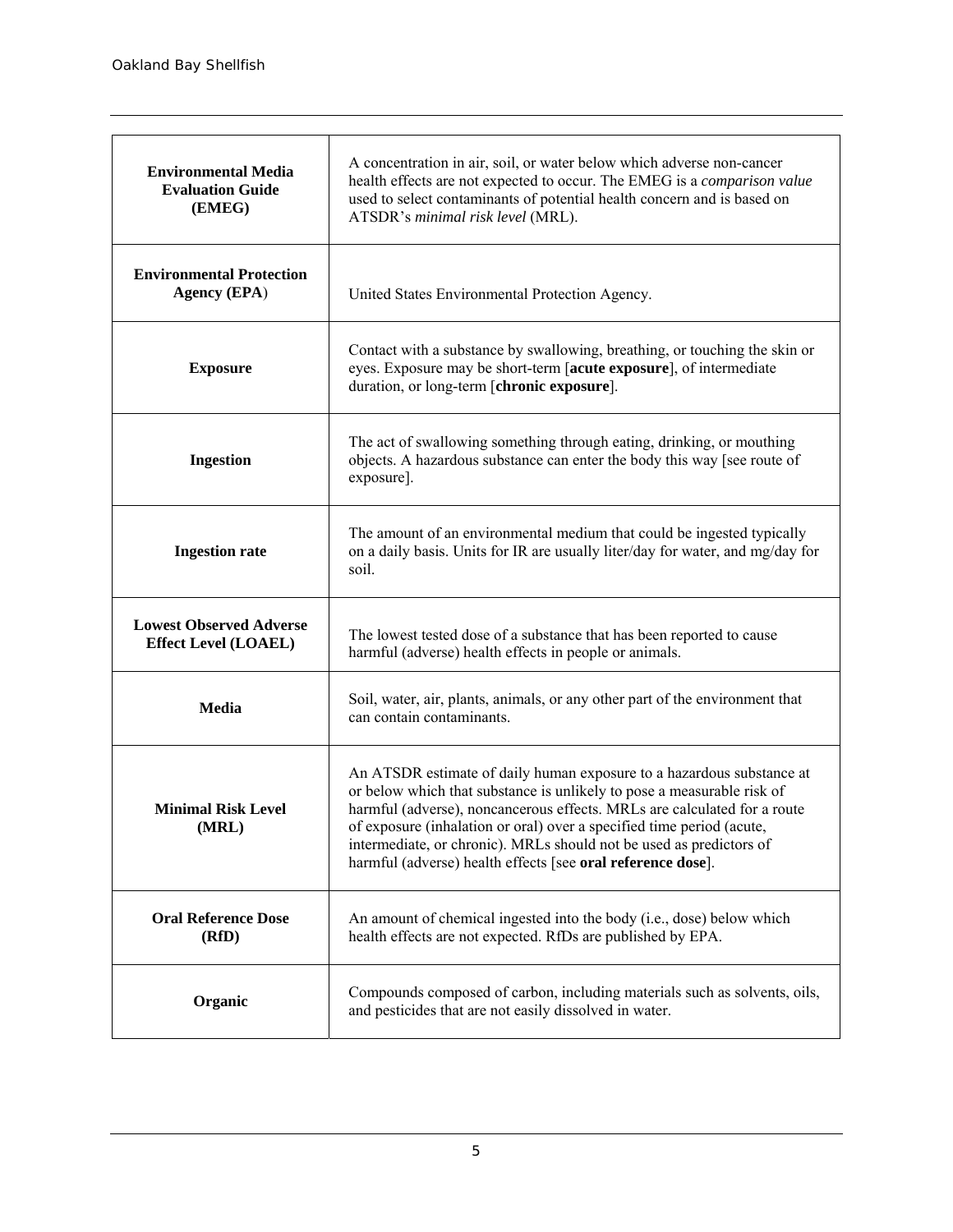| Parts per billion<br>(ppb)/Parts per million<br>(ppm)/Parts per trillion<br>(ppt) | Units commonly used to express low concentrations of contaminants. For<br>example, 1 ounce of trichloroethylene (TCE) in 1 million ounces of water<br>is 1 ppm. 1 ounce of TCE in 1 billion ounces of water is 1 ppb. 1 ounce of<br>TCE in 1 trillion ounces of water is 1 ppt. If one drop of TCE is mixed in a<br>competition size swimming pool, the water will contain about 1 ppb of<br>TCE. |
|-----------------------------------------------------------------------------------|---------------------------------------------------------------------------------------------------------------------------------------------------------------------------------------------------------------------------------------------------------------------------------------------------------------------------------------------------------------------------------------------------|
| <b>Reference Dose Media</b><br><b>Evaluation Guide</b><br>(RMEG)                  | A concentration in air, soil, or water below which adverse non-cancer<br>health effects are not expected to occur. The RMEG is a comparison value<br>used to select contaminants of potential health concern and is based on<br>EPA's oral reference dose (RfD).                                                                                                                                  |
| Route of exposure                                                                 | The way people come into contact with a hazardous substance. Three<br>routes of exposure are breathing [inhalation], eating or drinking [ingestion],<br>or contact with the skin [dermal contact].                                                                                                                                                                                                |
| <b>Tolerable Daily Intake</b><br>(TDI)                                            | It is the amount of intake per kg body weight per day of a chemical<br>substance suspected of causing harmful health effects as a result of long-<br>term incorporation by the body, that is judged not to give rise to<br>manifestations of adverse health effects even if humans take in as much as<br>that amount throughout their entire lifetimes.                                           |
| <b>Toxic Equivalent (TEQ)</b>                                                     | Is defined as the sum of the products of the concentration of each<br>compound (e.g., dioxin and furan compound) multiplied by its Toxic<br>Equivalent Factor (TEF) value.                                                                                                                                                                                                                        |
| <b>Toxic Equivalency Factors</b><br>(TEFs)                                        | It is an estimate of the toxicity of the compound relative to $2,3,7,8$<br>Tetrachlorodibenzo-p-dioxin (TCDD). Each dioxin/furan is multiplied by a<br>TEF to produce the dioxin TEQ. The TEQs for each chemical are then<br>summed to give the overall 2,3,7,8-tetrachlorodibenzo-p-dioxin TEQ.                                                                                                  |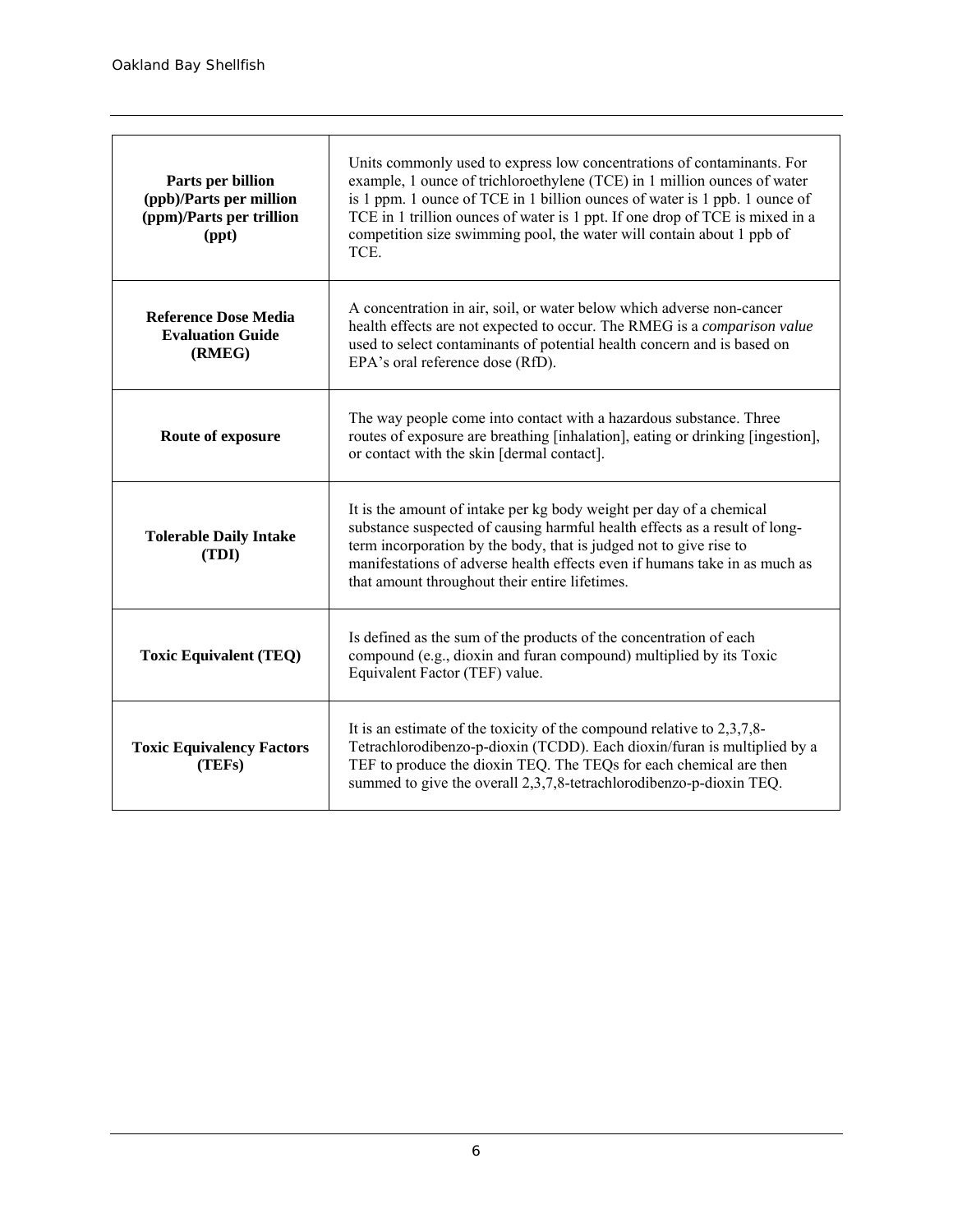## **Summary**

#### **Introduction:**

The Department of Health's (DOH) top priority for Oakland Bay area residents and others who work, harvest fish/shellfish, and/or recreate there (tribal members and the general population) is to ensure the community has the best information possible to safeguard its health. The Department of Ecology (Ecology), the Squaxin Island Tribe, and the Pacific Coast Shellfish Growers Association asked DOH to conduct this investigation. The purpose of this health consultation is to evaluate dioxin data for shellfish from the Oakland Bay site in Shelton, Mason County, Washington and to make recommendations for actions that ensure the public's health is protected. DOH reached three important conclusions in this health consultation:

#### **Conclusion 1:**

Eating shellfish that contains dioxins from the Oakland Bay site is not expected to harm health or produce harmful non-cancer health effects for the general population or subsistence fish/shellfish consumers (i.e., low, medium, and high-end).

#### **Basis for decision:**

Dioxin levels are below concentrations where we would expect to see health effects (i.e., the estimated doses are below the ATSDR minimal risk level (MRL) of 1 pg/kg/day and World Health Organization (WHO) daily intake of 4 pg Toxic Equivalent (TEQ)/kg/day.

#### **Conclusion 2:**

Eating shellfish that contains dioxins from the Oakland Bay site is not expected to harm health or produce harmful cancer health effects for subsistence fish/shellfish consumers, or the general population (low, medium, and high-end). This conclusion is based on the assumption of total dioxin exposure from childhood into adulthood (average lifetime exposure of 70 years).

#### **Basis for decision:**

Based on exposure calculations and lifetime daily intakes for the general population and subsistence fish/shellfish consumers, it is unlikely that people will be at appreciable risk of developing cancer health effects. It should be noted that these estimates do not exceed EPA's acceptable cancer risk for fish consumption. The range of cancer risks considered acceptable by EPA is 1 additional case of cancer per 10,000 people exposed to 1 additional case of cancer per 1,000,000 people exposed.

#### **Next steps:**

DOH will provide copies of this health consultation to Ecology, the Pacific Coast Shellfish Growers Association, the Squaxin Island Tribe, and other concerned parties when the report is approved.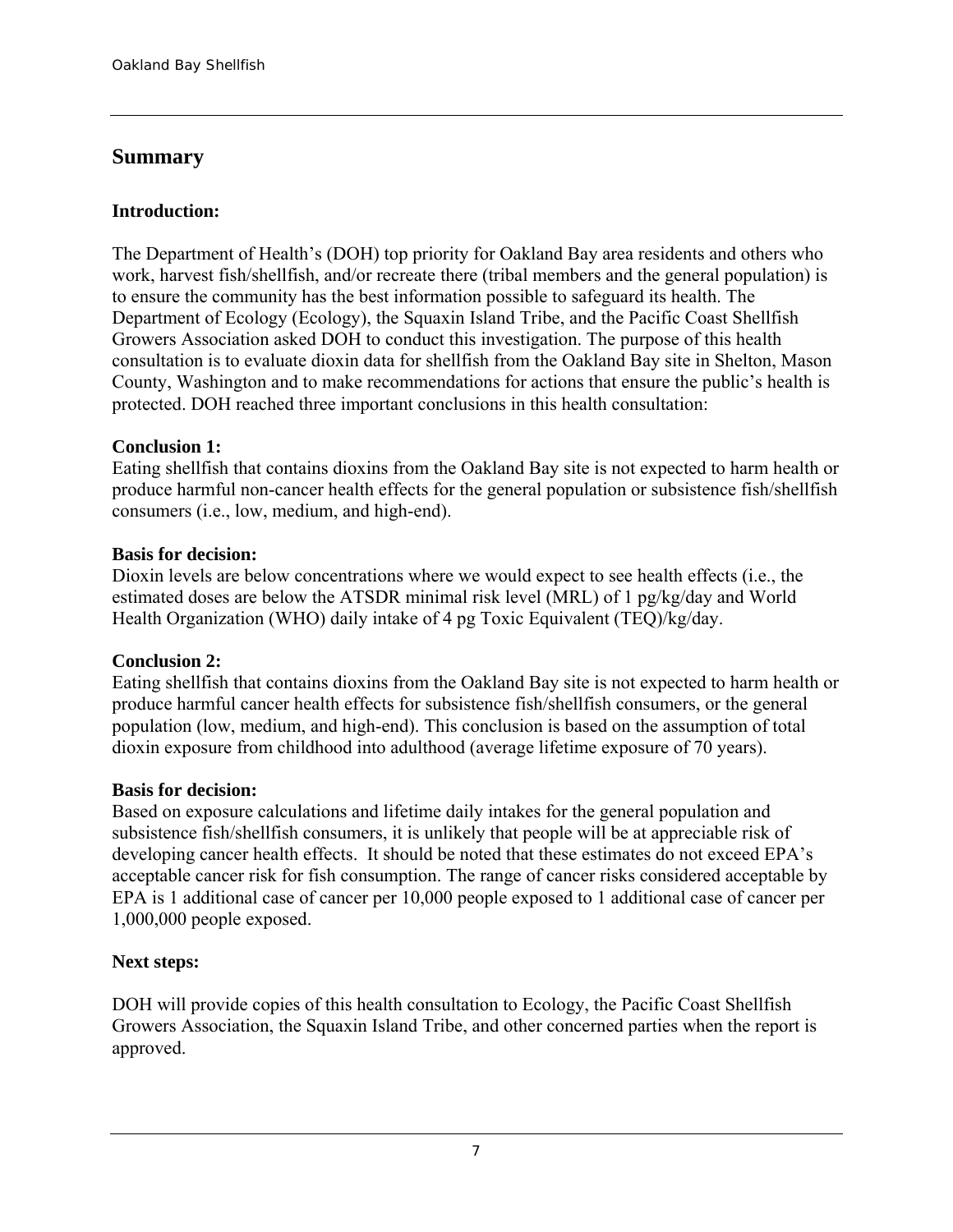## **For More Information:**

Please feel free to contact Elmer Diaz at 360-236-3357 or toll free at 1-877-485-7316 if you have any questions about this health consultation.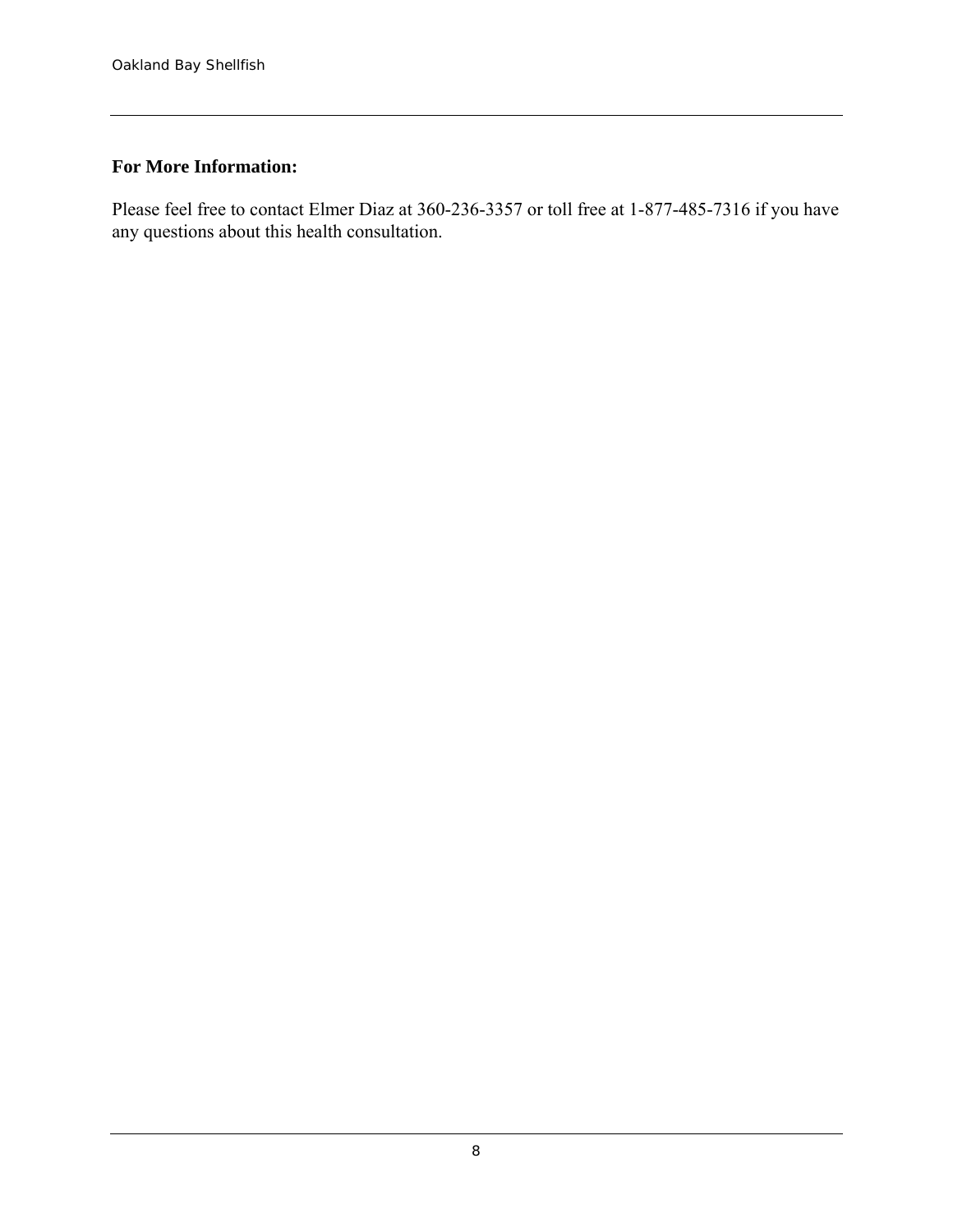## **Statement of Issues**

The Washington State Department of Health (DOH) has prepared this health consultation at the request of the Washington State Department of Ecology (Ecology), the Squaxin Island Tribe, and the Oakland Bay Shellfish Growers Association. The purpose of this health consultation is to evaluate the dioxin exposures associated with consumption of shellfish harvested from the Oakland Bay site in Shelton, Mason County, Washington. DOH prepares health consultations under a cooperative agreement with the Agency for Toxic Substances and Disease Registry (ATSDR).

# **Background**

The Oakland Bay site is located in South Puget Sound and is composed of Oakland Bay, Shelton Harbor, and Hammersley Inlet. Oakland Bay is one of the most productive commercial shellfish growing areas in the country and is known worldwide for its Manila clams (*Tapes philippinarum*). In addition, Pacific oysters (*Crassostrea gigas*), Kumamoto (Kumo) oysters (*Crassostrea sikamea*), and Mussels (*Mytilus edulis*) are grown in the area. Historical and current industrial uses of the Oakland Bay site have resulted in sediment contamination in Shelton Harbor and surrounding areas. Within Oakland Bay, there are currently three beaches open for recreational harvesting: Oakland Bay Recreation Tidelands located in the Bayshore area at the northern end of Oakland Bay, and North East Chapman Cove and Chapman Cove Spit, which are located near Chapman Cove (Figure 1). All of these areas are used for recreational shellfish harvesting during the year and harvest advisories (for fecal coliform bacteria) are occasionally established for these areas. DOH's Shellfish Program classifies recreational shellfish beaches as Approved, Advisory, Closed, and Unclassified. The northern end of Oakland Bay is restricted for shellfish harvesting<sup>a</sup>. Local residents also live in some of these areas, thus subsistence and residential use of shellfish in these areas is not limited to only public access areas.

Shellfish (bivalves) are marine invertebrates that have the capacity to accumulate contaminants found in their environment and therefore present a potential threat for consumers of shellfish. This study was conducted to assess the chemical threats associated with consumption of shellfish harvested from the Oakland Bay site. In September and October of 2008, Ecology conducted a sediment investigation of the Oakland Bay site by collecting surface and subsurface sediment samples in Shelton Harbor and the Oakland Bay area. Ecology quantified inorganic and organic compounds. Dioxins were the only chemicals detected above Ecology's sediment quality standards (which apply to protection of aquatic organisms) or at levels of concern to Ecology for possible human health impacts. The levels of dioxin in the surface sediment ranged from 4.4 to 54 parts per trillion (ppt) in Oakland Bay and 1 to 175 ppt in Shelton Harbor (Figure 1).

In August 2009 - June 2010, DOH conducted a health evaluation of contaminants in surface

<sup>&</sup>lt;u>.</u> <sup>a</sup> A Restricted classification is used for areas that do not meet water quality standards for an Approved classification, but the sanitary survey indicates only a limited degree of pollution from non-human sources. Shellfish harvested from Restricted growing areas cannot be marketed directly. They must be "relayed" to Approved growing area waters for a specified amount of time allowing shellfish to naturally cleanse themselves of contaminants before they are harvested for market.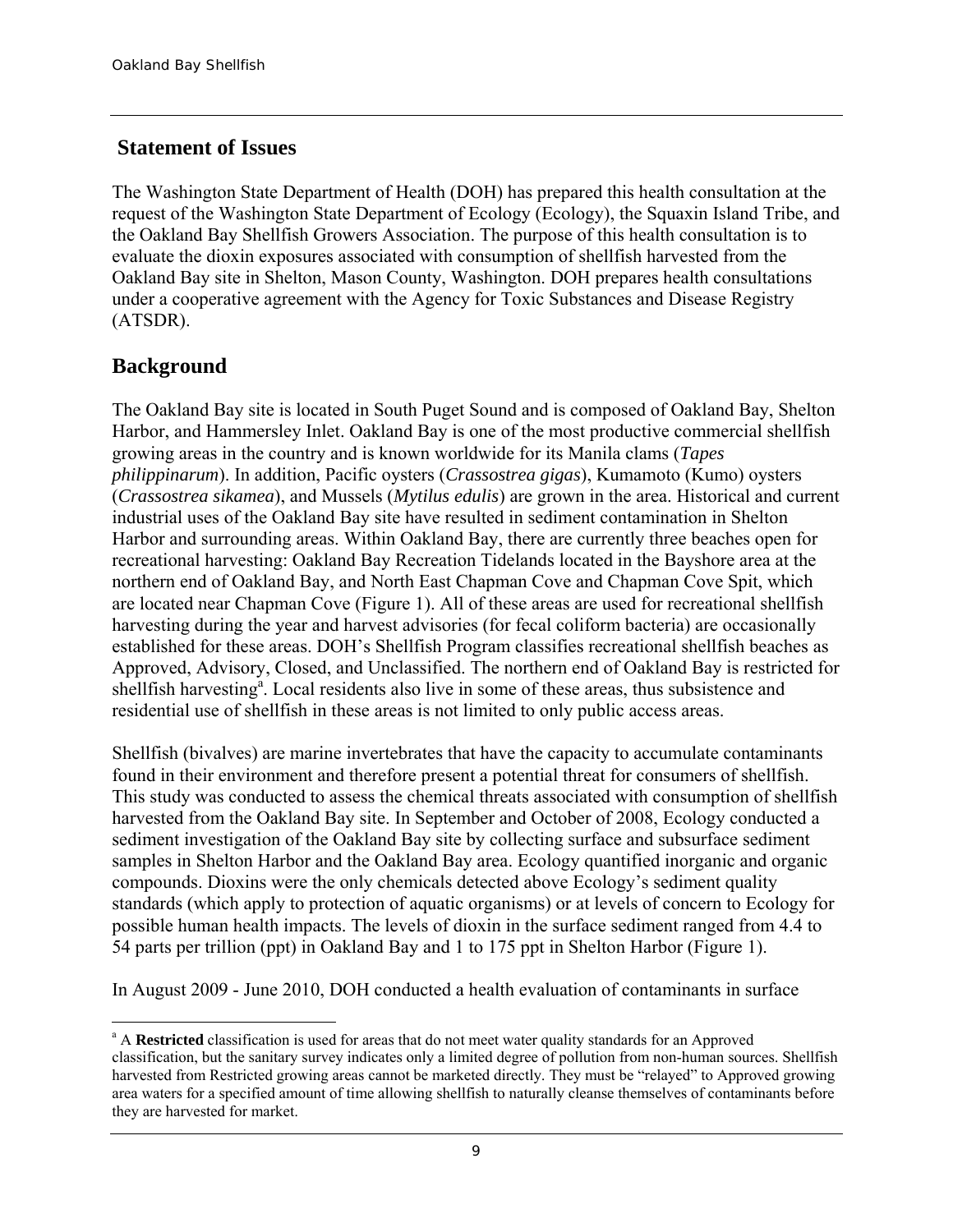sediments from the Oakland Bay site. Total dioxins and total polycyclic aromatic hydrocarbons (PAHs) detected in the surface sediment in Oakland Bay and Shelton Harbor were the only contaminants that exceeded health comparison values. DOH concluded that levels of these contaminants in surface sediment are not expected to produce harmful non-cancer or cancer health effects in the general population.<sup>1</sup> DOH recommended sampling and analysis of shellfish grown in the area to determine if shellfish consumers were impacted by chemical contamination. In this evaluation, DOH will estimate lifetime daily intake and assess the cancer and non-cancer risks associated with consumption of shellfish harvested from this area.

## **Sample collection and analysis**

#### *Shellfish sampling areas*

Eight different regions were sampled at the Oakland Bay site. One additional sampling area across Walker County Park in Shelton Harbor served as a reference area (Figure 2). Manila clams, Pacific oysters, Kumamoto oysters, and mussels were the species targeted for this study. A composite of approximately 30 individual organisms was collected from each sampling area, representing a specific area within each sample location (i.e., 10 shellfish at 3 locations). Twenty-two animal tissue samples were collected from the study area.

#### *Shellfish sampling and homogenate preparation*

Sampling was performed during a low tidal cycle in the spring prior to shellfish spawning. Shellfish of legal harvest size were collected by hand. The shellfish were then placed in a plastic bag and subsequently transferred to a cooler filled with ice cubes. The shellfish were washed in water to remove sand. Samples were then stored in a freezer at -20°C until transported by car to the laboratory. Samples were freeze dried and then homogenized by staff at the laboratory.

#### *Selected contaminants*

Dioxin and furans were the only contaminants chosen for this evaluation because of the following: a) they were present in the sediment across Oakland Bay and Shelton Harbor; b) they are likely to bioaccumulate in shellfish; and c) they have suspected or recognized harmful health effects.

#### *Chemical analysis*

Columbia Analytical Services Inc. (Houston, Texas) analyzed the tissue samples (homogenates). All analyses were performed according to the laboratory's quality assurance requirements. All samples were analyzed for polychlorinated dibenzodioxins (dioxins) and polychlorinated dibenzofurans (furans) by High Resolution Gas Chromatography/High Resolution Mass Spectrometry (HRGC/HRMS) using EPA method 1613B. Ten grams per sample were extracted for analysis. The laboratory met the desired detection limits as follows: 2,3,7,8 tetrachlorodibenzo-p-dioxin (TCDD) and 1,2,3,7,8-pentachlorodibenzo-p-dioxin (PeCDD) at 0.06 parts per trillion (ppt) and all other congeners at 0.1 ppt or lower.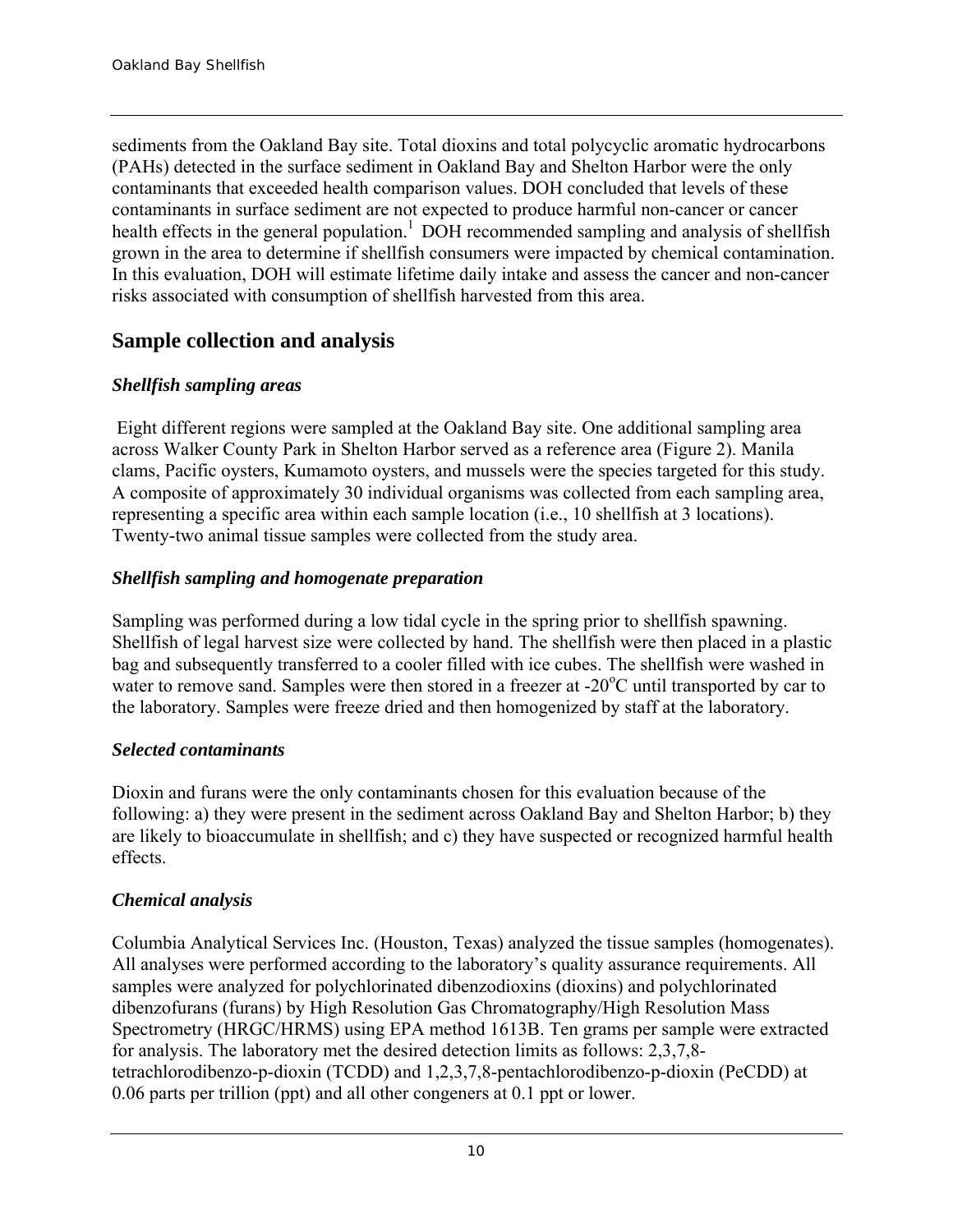#### *Concentrations calculated*

The laboratory calculated total dioxin toxic equivalence quotients  $(TEQ)^{b}$  according to the 2005 World Health Organization re-evaluation of Human and Mammalian Toxic Equivalency Factors  $(TEF)^c$  for Dioxins and Dioxin-like compounds.<sup>2</sup> DOH confirmed the accuracy of these values and accepted them as valid calculations. Undetected congeners were assigned a concentration equal to half (1/2) the detection limit (DL). Not all congeners were detected; overall, the main ones were 1,2,3,6,7,8- hexachlorodibenzo-p-dioxin (1,2,3,7,8,9-HxCDD); Heptachlorodibenzo*p-*dioxin (1,2,3,4,6,7,8-HpCDD); Octachlorodibenzo*-p-*dioxin (OCDD); Pentachlorodibenzofuran (2,3,4,7,8-PeCDF); Hexachlorodibenzofuran (2,3,4,6,7,8-HxCDF); Heptachlorodibenzofuran (1,2,3,4,6,7,8-HpCDF); and Octachlorodibenzofuran (OCDF). 2,3,7,8 tetrachlorodibenzo*-p-*dioxin (2,3,7,8-TCDD) was not detected in any samples. Data validation for the results, reported by Columbia Analytical Services, Inc., was considered acceptable for use as qualified. $3$ 

## **Results**

#### *Contaminant concentrations*

Table 1 shows levels of dioxins found in shellfish species from the Oakland Bay site. Contaminant concentrations are expressed as wet weight (ww). Total dioxin concentrations in Manila clams ranged from 0.05 to 0.27 ppt and lipid (fat) content ranged from 0.03 to 0.34%. Similarly, total dioxin concentrations in Pacific oysters ranged from 0.13 to 0.37 ppt and lipid content ranged from 0.08 to 0.47%. In Kumamoto oysters, total dioxin concentrations ranged from 0.3 to 0.6 ppt while lipid content ranged from 0.47 to 0.64%. For the mussel sample, total dioxin concentration was 0.17 ppt and lipid content was 1.36%. Appendix A, Table A1 summarizes the concentrations of dioxin and furan congeners found in shellfish from the Oakland Bay site.

In general, organic compounds such as dioxins accumulate in lipid-rich tissues. The higher the lipid content, the higher the dioxin concentration. This trend (i.e., lipid content and average total dioxin concentrations) is seen in the Manila clams, Pacific oysters, and Kumamoto oysters. On the other hand, Mussels had the highest lipid content compared to other species but levels of dioxins were lower than Pacific oysters and Kumamoto oysters<sup>d</sup> (Table 1). The fact that Manila clams, Pacific oysters, and Kumamoto oysters are grown in the sediment, while mussels are grown in the water column likely accounts for this difference.

<sup>&</sup>lt;sup>b</sup> TEQ is defined as the sum of the products of the concentration of each dioxin and furan compound multiplied by its Toxic Equivalent Factor (TEF) value.

<sup>&</sup>lt;sup>c</sup> The TEFs are used to weight the measured levels of the congeners present in a sample in relation to the most toxic dioxin congener, TCDD, which is defined has having a TEF of 1. The measured concentration of each congener is multiplied by the TEF weighting factor. The total dioxin-like toxic equivalency, or TEQ, is the sum of these products.

<sup>&</sup>lt;sup>d</sup> Mussels – only a single composite location was sampled from the Oakland Bay site.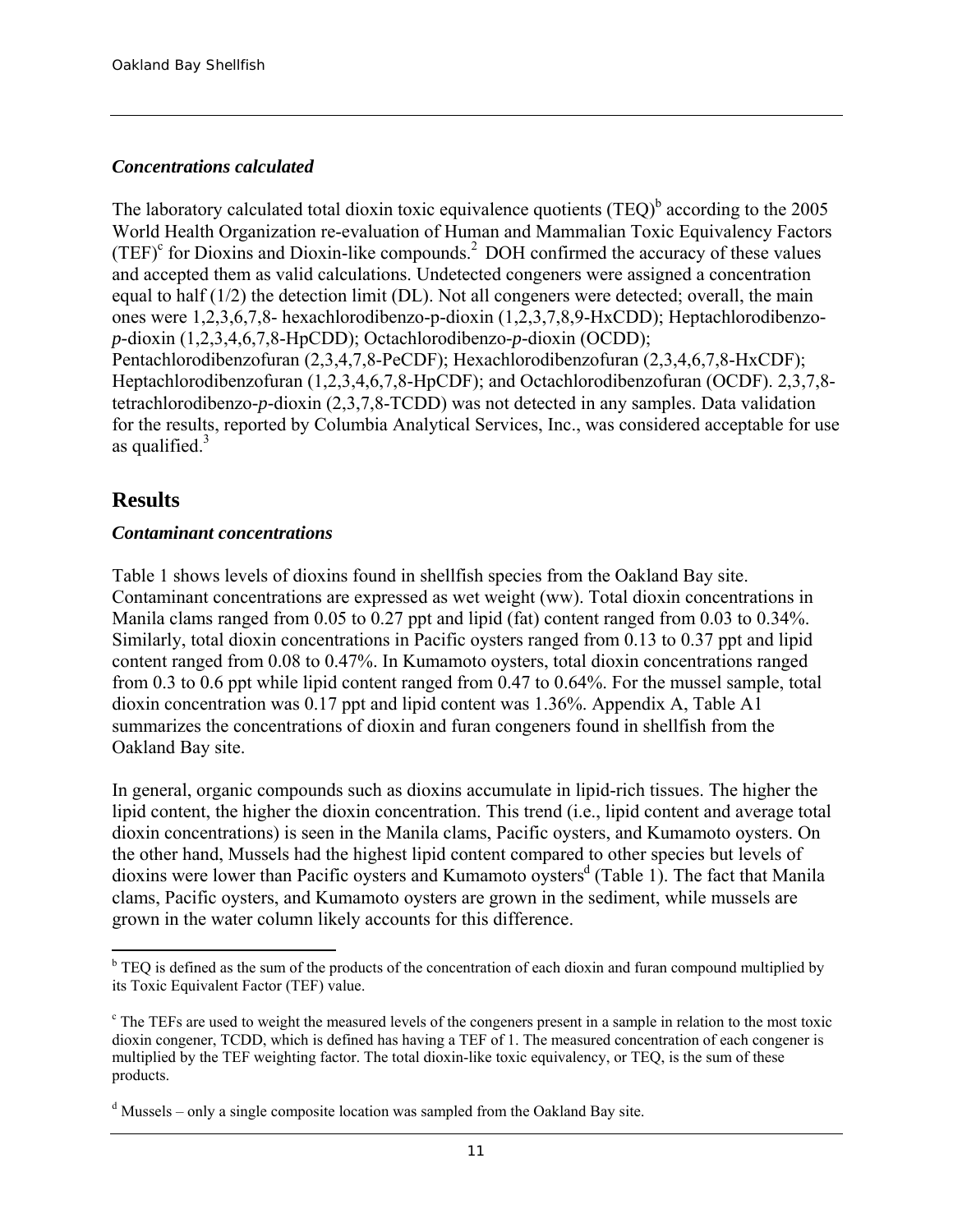| <b>Species</b>     | <b>Contaminant</b>  | N<br>(number<br><b>of</b><br>samples) | <b>Range of</b><br><b>Concentration</b><br>(wet weight)<br>$(\text{ppt})$ | Lipid<br>Range<br>(percent<br>$\%$ | <b>Mean</b><br><b>Concentration</b><br>(wet weight)<br>(ppt) | EPA's<br><b>Comparison</b><br>Value $(ppt)^b$ |
|--------------------|---------------------|---------------------------------------|---------------------------------------------------------------------------|------------------------------------|--------------------------------------------------------------|-----------------------------------------------|
| Manila<br>clams    | <b>Total Dioxin</b> | 14                                    | $0.05 - 0.27$                                                             | $0.03 - 0.34$                      | 0.11                                                         |                                               |
| Pacific<br>oysters | TEQ <sup>a</sup>    | 5                                     | $0.13 - 0.37$                                                             | $0.08 - 0.47$                      | 0.26                                                         | 0.0315                                        |
| Kumo<br>oysters    |                     | $\overline{2}$                        | $0.3 - 0.6$                                                               | $0.47 - 0.64$                      | 0.45                                                         |                                               |
| Mussels<br>l t     |                     | $\mathbf{1}$                          | <b>NA</b>                                                                 | 1.36                               | 0.17                                                         |                                               |

**Table 1**. Total dioxin concentrations detected in shellfish from the Oakland Bay site, Shelton, Mason County, Washington.

**BOLD** values exceed EPA's comparison value

Total Dioxin TEQ – sum of dioxin and furans toxic equivalent (TEQ)

<sup>a</sup> Toxic equivalent (TEQ) = Toxic equivalents (TEQs) were calculated using the mammalian dioxin and furan Toxic Equivalent Factors (TEFs) from Van den Berg et al. (2006) and one-half the reporting limit (RL) for undetected congeners.<sup>2</sup>

<sup>b</sup> Derived from EPA Guidance for Assessing Chemical Contaminant Data (subsistence fishers).<sup>4</sup> Based on fish consumption rate of 142 g/day, 70 kg body weight and, for carcinogens,  $10^{-5}$  risk level and 70-year lifetime exposure.

† There is not a range concentration available; only a single composite location was sampled from the Oakland Bay site.

ppt – parts per trillion

 $NA - Not available$ 

N – Each composite sample contained 30 individual organisms representing a specific area within each sampling location (i.e., 10 shellfish each in the lower, middle, and upper of each segment).

Background total dioxin concentrations in shellfish are unknown in the Puget Sound area (i.e., studies have not been conducted to quantify background levels). Thus, it is not possible to compare these values to a Puget Sound background value.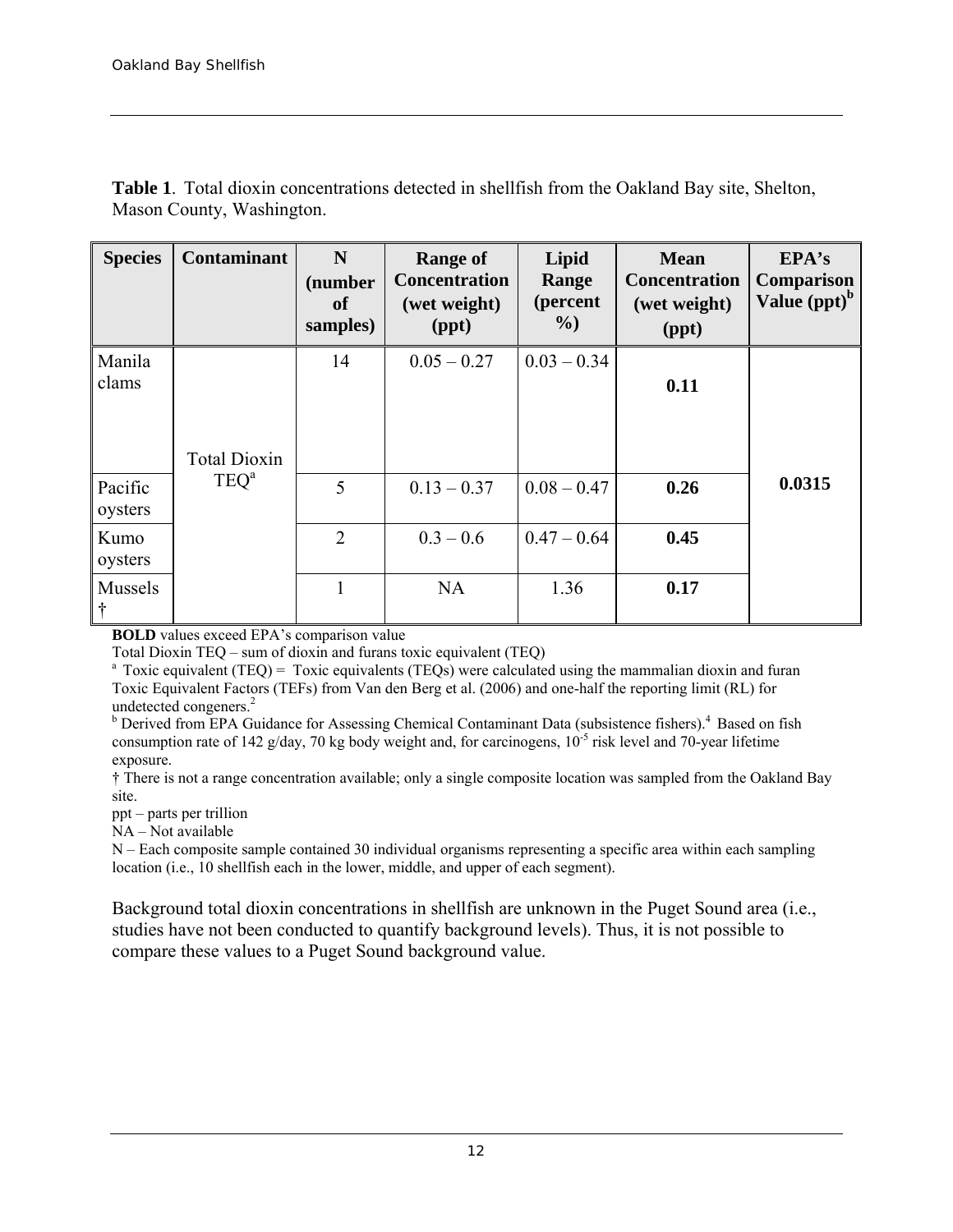## **Discussion**

## **Contaminants of Concern (COC)**

DOH used a conservative approach to evaluate whether contaminants in shellfish from the Oakland Bay site pose a possible health concern (Appendix B). Contaminants of concern in shellfish were determined by employing a screening process. In general, health-based comparison or screening values include ATSDR cancer risk evaluation guide (CREG), environmental media evaluation guide (EMEG), and reference dose media evaluation guide (RMEG) [see the glossary for descriptions]. Comparison values such as the CREG and EMEG offer a high degree of protection and assurance that people are unlikely to be harmed by contaminants in the environment. For chemicals that cause cancer, the comparison values represent levels that are calculated to increase the theoretical risk of cancer by about one additional cancer in a million people exposed.

DOH uses ATSDR comparison values whenever available to make health based decisions. In the absence ATSDR comparison or screening values, DOH may also use EPA's health guideline values or other available values. In this health evaluation, mean total dioxin levels were screened against EPA's comparison values for non-cancer and cancer health effects (Table 1). EPA's comparison value is derived from EPA Guidance for Assessing Chemical Contaminant Data (subsistence fishers)<sup>4</sup> which is based on a fish consumption rate of 142 g/day, 70 kg body weight, and for carcinogens, a 1 additional cancer in 100,000 people exposed  $(10^{-5})$  risk level and 70year lifetime exposure. In general, if a contaminant's mean and/or maximum concentration is greater than its comparison value, then the contaminant is evaluated further. Based on the screening results summarized in Table 1, total dioxins in shellfish will be carried out for further evaluation.

#### **Exposure Pathways**

In order for any contaminant to be a health concern, the contaminant must be present at a high enough concentration to cause potential harm and there must be a completed route of exposure  $\epsilon$ to people.

In general, people can be exposed to dioxins through incidental ingestion of soils or sediments that are contaminated, eating contaminated foods and drinking water, inhaling, and skin contact. Human use patterns and site-specific conditions were considered in the evaluation of exposure to total TEQ dioxins from eating shellfish from the Oakland Bay site. Exposure to dioxins in shellfish at the Oakland Bay site for the general population and for a subsistence fish/shellfish consumer can occur through the following completed pathway and route of exposure:

<sup>&</sup>lt;u>.</u> <sup>e</sup> Route of exposure means the way people come into contact with a hazardous substance. There are three routes of exposure, breathing (inhalation), eating or drinking (ingestion), or contact with the skin (dermal contact). A completed exposure pathway exists when there is direct evidence of a strong likelihood that people have in the past or are presently coming in contact with site-related contaminants.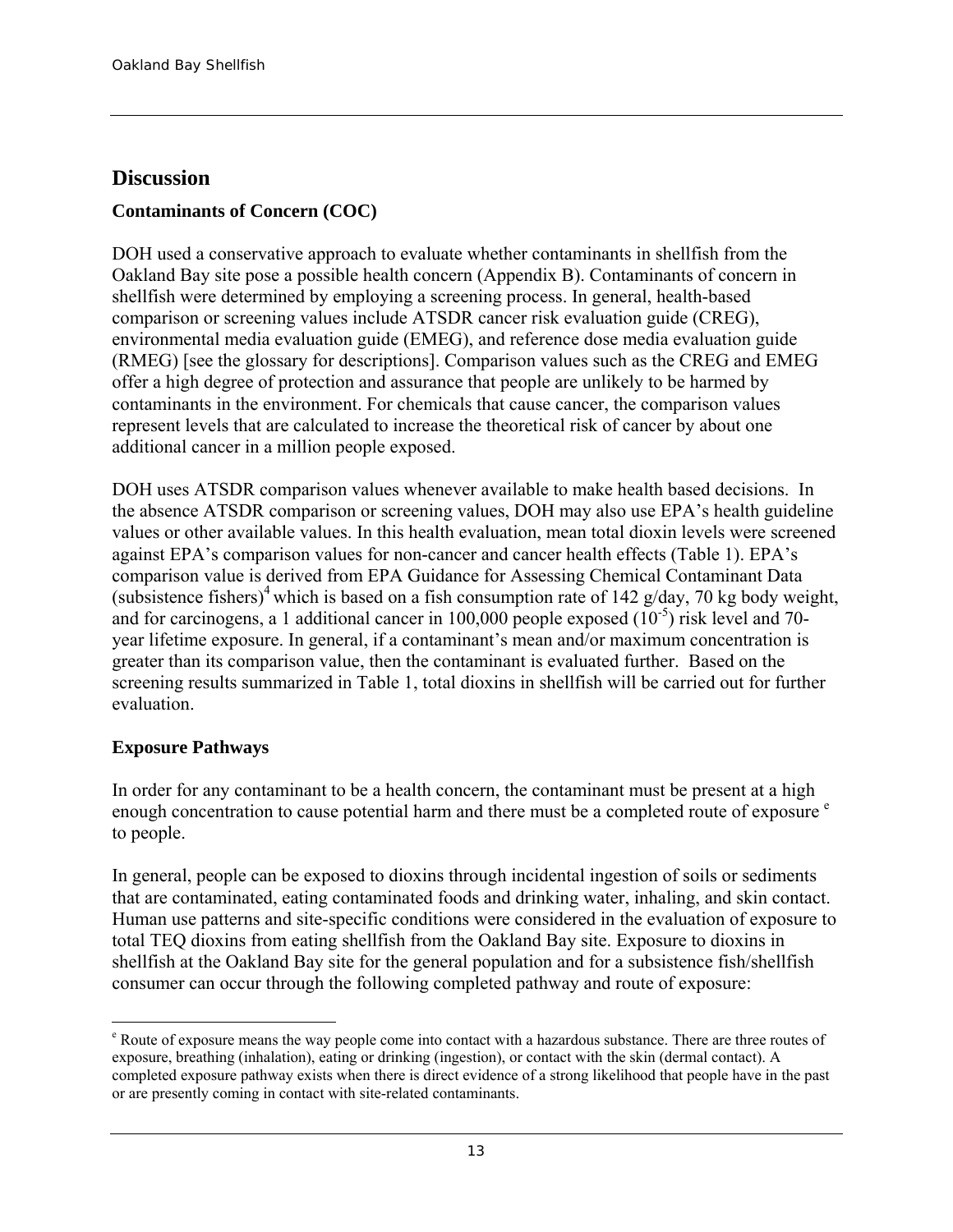#### *Ingestion exposure (swallowing)*

For chemicals (like dioxins) that are persistent and build up over time, contaminants in food are the primary source of exposure. Meat, dairy products, and fish contribute more than 90% of the dioxin intake for the public. Therefore, everyone has some dioxin in their body. Yet for most, it is not life threatening; the health threat depends on the amount and length of time a person is exposed to a contaminant.

#### **Consumption scenarios**

DOH established four consumption scenarios for shellfish harvesters. These scenarios were based on the general population and subsistence fish/shellfish consumption rates. The first scenario is based on the general population. The remaining scenarios were based on a low, medium, and high-end consumption rate for total seafood  $($ adult $)$ <sup>5</sup>. The consumption rate used for the general population scenario is based on the average quantity of total seafood consumed at each meal for an adult or 17.5 g (ww) per day. The other scenarios target subsistence fish/shellfish consumers who eat shellfish at a low, medium, and high rate. Manila clams from the Oakland Bay site are consumed more often than oysters and mussels.<sup>5</sup> The subsistence fish/shellfish (total seafood) low, medium, and high-end consumption rates are 60 g/day, 175 g/day, and 260 g/day, respectively. These consumption rates for an adult subsistence fish/shellfish consumer were used to calculate non-cancer and cancer risks (Appendix B, Tables B2 and Table B3). A fish consumption survey of the Tulalip and Squaxin Island tribes indicates that Squaxin Island Tribal members (adult) eat shellfish at a median consumption rate of 0.07  $g/kg/day$  (5.7 g/day for an 81.8 kg adult).<sup>6</sup> An exposure scenario was assumed for the general population and a subsistence fish/shellfish tribal consumer that consume shellfish from the Oakland Bay site. This scenario assumed that Manila clams from the Oakland Bay site are consumed 50% of the time from total seafood, and oysters and mussels from the Oakland Bay site are consumed 1% of the time from total seafood. The following provides reasons why oysters and mussels are consumed at a lower rate than Manila clams:

- Oysters and mussels are mainly grown for commercial purposes and are very limited in public access areas, while Manila clams are more accessible in these areas. These are not the main species harvested in these areas.
- According to the Squaxin Island Tribe fish consumption survey, finfish are consumed the most (primarily anadromous fish followed by shellfish). Bottom fish and pelagic fish are consumed at a lower rate.<sup>6</sup> Oysters and mussels are consumed at a lower rate than Manila clams.

DOH considers this approach very conservative for shellfish consumers that may eat shellfish from the Oakland Bay site.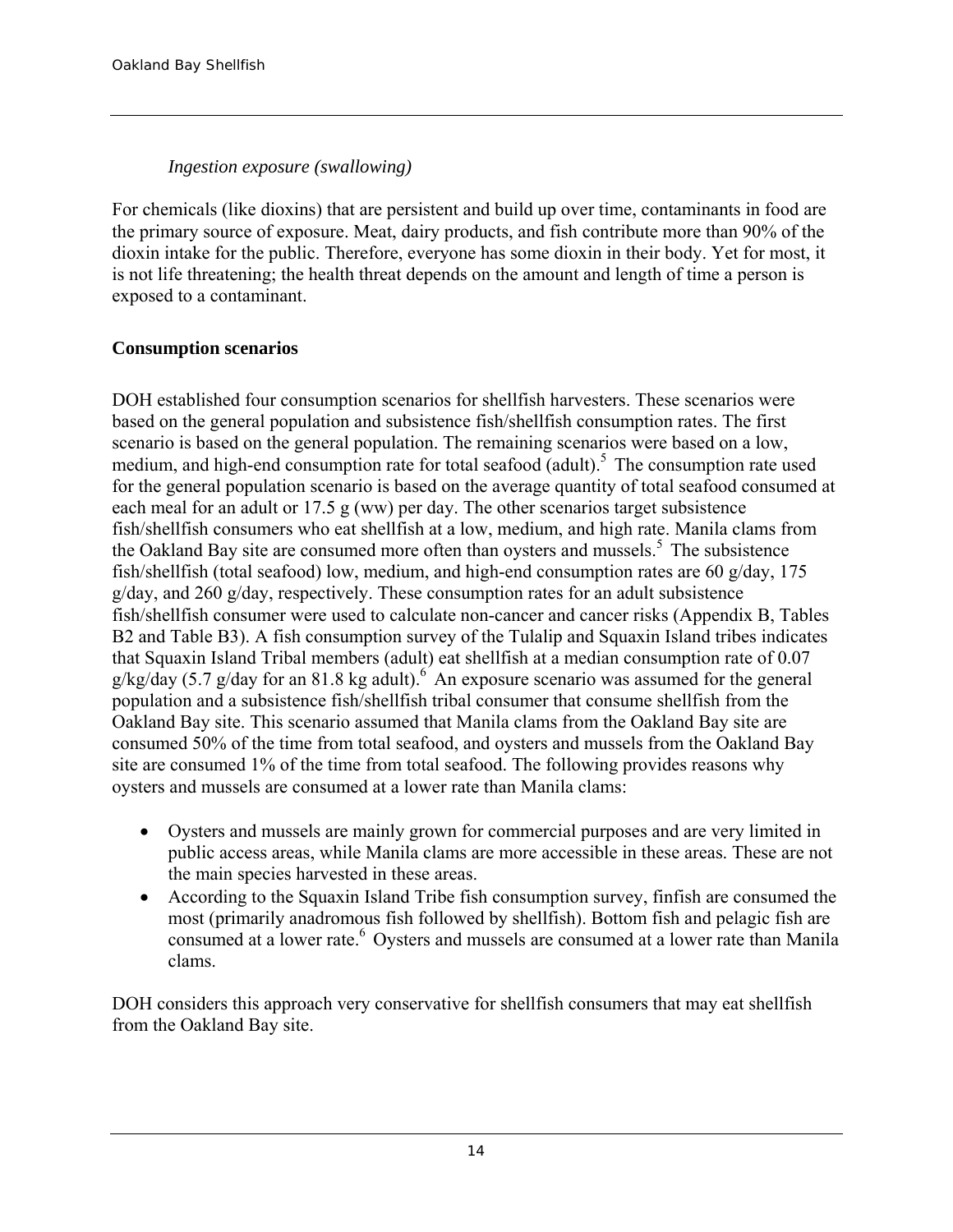## *Estimation of contaminant intakes*

DOH estimated lifetime average daily intake of total dioxins in picograms per kilogram per day (pg/kg/day) by multiplying the mean of the contaminant concentration by the daily shellfish consumption rates. As mentioned above, consumption rates were derived assuming subsistence fish/shellfish consumption rates of low (0.06 kg/day), medium (0.175 kg/day), and high-end  $(0.26 \text{ kg/day})$ , and the general population consumption rates  $(0.0175 \text{ kg/day})$ . The result was then divided by the weight of an average U.S. adult (72 kg) and an adult subsistence fish/shellfish consumer  $(81.8 \text{ kg})^6$  to obtain a dose expressed as pg/kg/day (Table 2). The general population and subsistence fish/shellfish consumer lifetime exposure is based on 30 and 70-year exposure durations, respectively. Contaminant intakes are described in more detail in the consumption scenarios below.

In general, DOH considers that the health evaluations are based on valid scenarios for the general population and a subsistence fish/shellfish consumer. The general population consumption scenario of 17.5 g/day appears to reflect the average U.S. fish consumer. This value is an estimate of the average consumption of uncooked fish and shellfish from estuarine and fresh waters by recreation fishers.<sup>4</sup> The low and medium shellfish consumption scenarios that reflect a subsistence fish/shellfish consumer equivalent to 60 and 175 g/day, respectively, are realistically comparable with the Tulalip Tribe's 194 g/day total consumption rate of fish and shellfish harvested from Puget Sound.<sup>7</sup> The scenario of a person whose daily shellfish consumption is 260  $g/day$  can be comparable to the 95<sup>th</sup> percentile consumption rate of 270.6 g/day for adult tribal members of the Squaxin Island Tribe who consume total fish and shellfish from the Puget Sound.<sup>7</sup> This high-end scenario addresses those consumers who may eat this amount on a daily basis for 70 years.

# **Chemical Specific Toxicity**

Below are general summaries of dioxin health effects. The public health implications of exposure to dioxins from shellfish are discussed in the next section.

## *Dioxins and furans*

Dioxins and furans (dioxins) consist of about 210 structural variations of dioxin congeners, which differ by the number and location of chlorine atoms on the chemical structure. The primary sources of dioxin releases to the environment are the combustion of fossil fuels and wood; the incineration of municipal, medical, and hazardous wastes; and certain pulp and paper processes.8 Dioxins also occur at very low levels from naturally occurring sources and can be found in food, water, air, and cigarette smoke.

The most toxic of the dioxin congeners, 2,3,7,8-tetrachlorodibenzo-p-dioxin (TCDD) can cause chloracne (a condition of acne like lesions on the face and neck). Exposure to high levels of dioxins can cause liver damage, developmental effects, and impaired immune function.<sup>8</sup>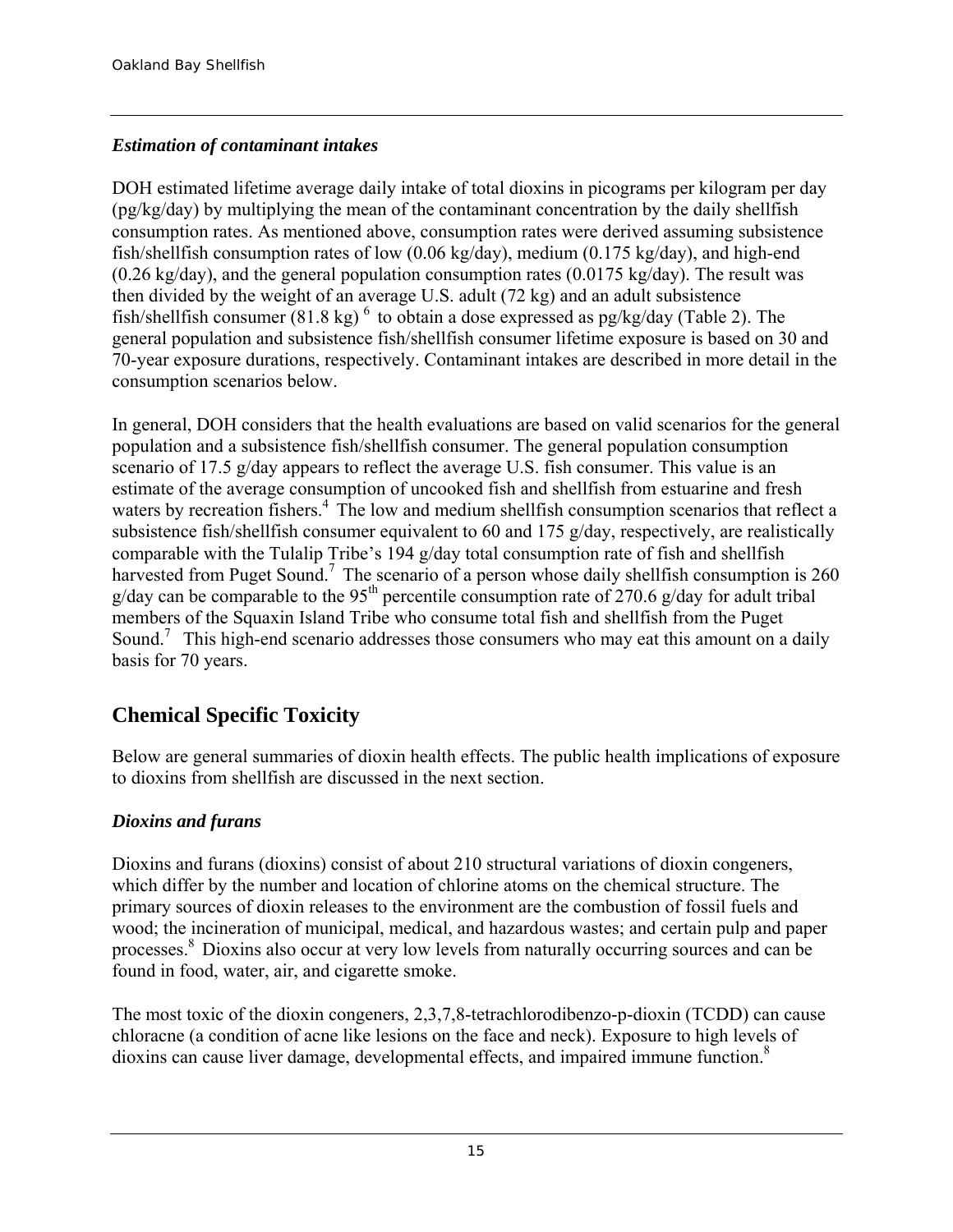Long-term exposure to dioxins could increase the likelihood of developing cancer. Studies in rats and mice exposed to TCDD resulted in thyroid and liver cancer.<sup>9</sup> EPA considers TCDD to be a probable human carcinogen and developed a cancer slope factor of 1.5x  $10^5$  per mg/kg/day.<sup>10,11</sup>

### *Dioxins and Furans, TEQ concentrations*

There are many forms of dioxins and "dioxin-like compounds" (DLCs) that share most, if not all, of the toxic potential of TCDD, although nearly all are considerably less potent. Included in the list of DLCs are chlorinated forms of dibenzofurans and certain polychlorinated biphenyls (PCBs). Although several dioxin and furan congeners were analyzed in shellfish tissue, only a single value, called a dioxin toxic equivalent (TEQ), was used to determine non-cancer health threats and cancer risks. Each dioxin/furan congener is multiplied by a Toxic Equivalency Factor (TEF) to produce the dioxin TEQ. The TEQs for each chemical are then summed to give the overall TCDD TEQ. The TEQ approach is based on the premise that many dioxins/furans and in general, dioxin-like PCB congeners are structurally and toxicologically similar to TCDD. TEFs are used to account for the different potency of dioxins and furans relative to TCDD and are available for ten chlorinated dibenzofurans and seven chlorinated dibenzodioxins using the WHO methodology.<sup>2</sup>

## **Evaluating non-cancer hazards**

Exposure assumptions for estimating contaminant doses from ingestion of dioxins in shellfish are found in Appendix B, Table B1. In order to evaluate the potential for non-cancer adverse health effects that may result from exposure to contaminated media (i.e., air, water, soil, and sediment), a dose is estimated for each COC. These doses are calculated for situations (scenarios) in which a person might be exposed to the contaminated media. The estimated dose for each contaminant under each scenario is then compared to ATSDR Minimal Risk Levels (MRLs). MRLs are an estimate of the daily human exposure to a substance that is likely to be without appreciable risk of adverse health effects during a specified duration of exposure. MRLs are based only on noncarcinogenic effects. In the absence of MRLs, DOH uses the EPA's oral reference dose (RfD). RfDs are doses below which no non-cancer adverse health effects are expected to occur (considered "safe" doses). MRLs and/or RfDs are derived from toxic effect levels obtained from human population and laboratory animal studies.

Because of data uncertainty, the toxic effect level is divided by "safety factors" to produce the lower and more protective MRL. If a dose exceeds the MRL, this indicates only the potential for adverse health effects. The magnitude of this potential can be inferred from the degree to which this value is exceeded. If the estimated exposure dose is only slightly above the MRL, then that dose will fall well below the observed toxic effect level. The higher the estimated dose is above the MRL, the closer it will be to the actual observed toxic effect level. This comparison is called a hazard quotient (HQ). See Appendix B for the hazard quotient equation.

These toxic effect levels can be either the lowest-observed adverse effect level (LOAEL) or a noobserved adverse effect level (NOAEL). In human or animal studies, the LOAEL is the lowest dose at which an adverse health effect is seen, while the NOAEL is the highest dose that does not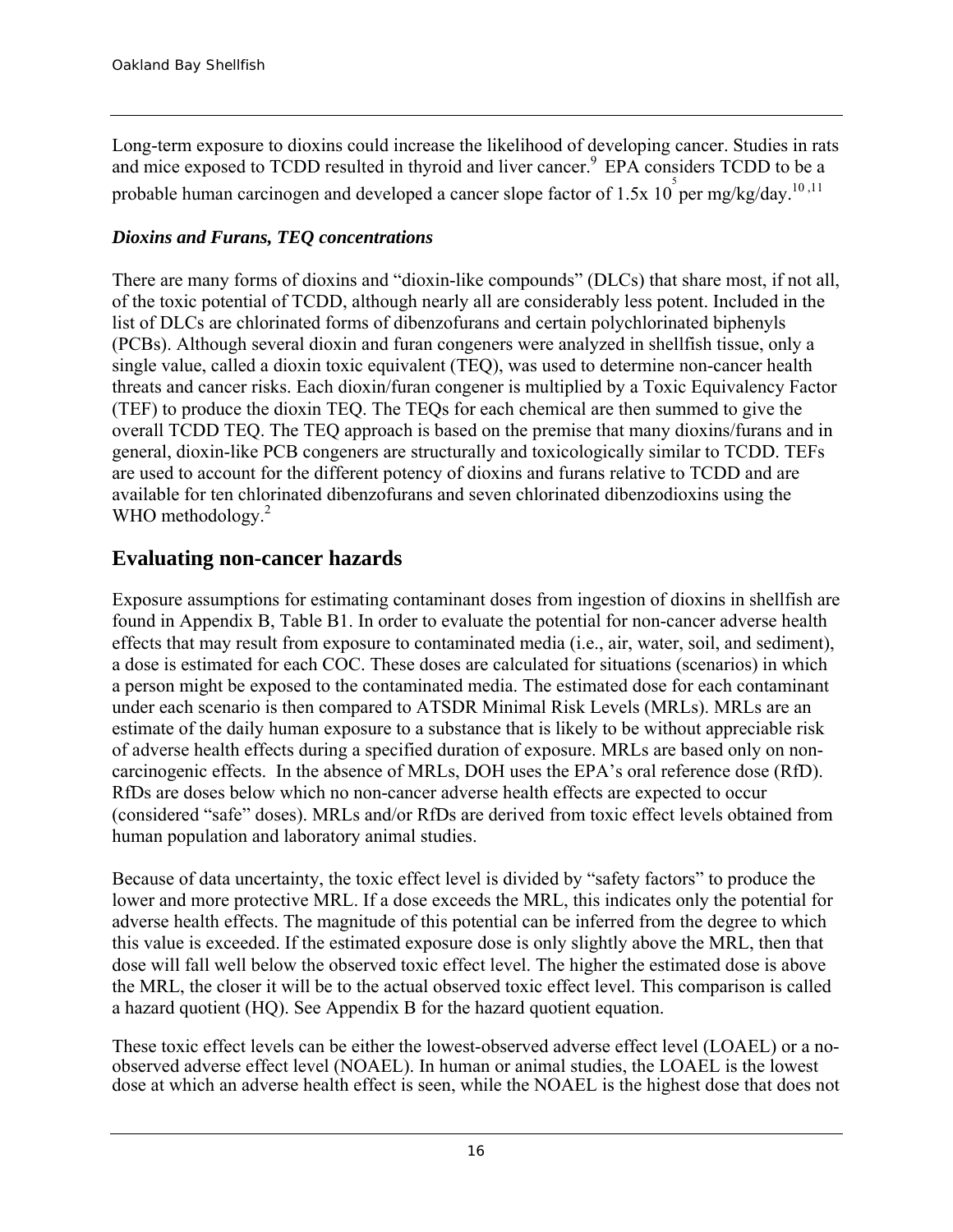result in any adverse health effects. If the hazard quotient is above one, DOH evaluates the contaminant further and compares the estimated dose to the LOAEL and/or NOAEL.

#### *Dioxin intakes associated with shellfish consumption scenarios*

Table 2 shows contaminant intakes associated with the various consumption scenarios listed in Appendix B. Average daily intakes were compared to the ATSDR minimal risk level (MRL) of 1 pg/kg/day and the WHO (World Health Organization) lifetime average daily intake value of 4 pg/kg/day. The maximum tolerable daily intake (TDI) established by the WHO is 1.0 to 4.0 pg TEQ/kg/day. This level is the amount of contaminants that can be ingested over a lifetime without detectable health effects. WHO and ATSDR levels are based on no observed adverse effect levels (NOAEL) and/or lowest observed adverse effect levels (LOAEL) considered to be the most sensitive in experimental animals, namely endometriosis, developmental and reproductive neurobehavioral effects and immunotoxicity.<sup>12,13</sup> A subsistence fish/shellfish consumer high-end exposure scenario did not exceed the ATSDR MRL of 1 pg/kg/day or the WHO daily intake of 4 pg/kg/day.

**Table 2.** Total dioxin (TEQ) intakes (pg/kg/day) associated with each of the shellfish consumption scenarios, Oakland Bay site, Shelton, Mason County, Washington.

| Total seafood consumption rates (g/day) |                                         |                                                                  |                                                                      |                                                                    |                                               |                                                   |  |
|-----------------------------------------|-----------------------------------------|------------------------------------------------------------------|----------------------------------------------------------------------|--------------------------------------------------------------------|-----------------------------------------------|---------------------------------------------------|--|
| Species                                 | General<br>population<br>$17.5$ (g/day) | Subsistence<br>fish/shellfish<br>consumer<br>(low)<br>$60$ g/day | Subsistence<br>fish/shellfish<br>consumer<br>(medium)<br>$175$ g/day | Subsistence<br>fish/shellfish<br>consumer<br>(high)<br>$260$ g/day | <b>ATSDR</b><br><b>MRL</b><br>$(pg/kg/day)^a$ | <b>WHO</b><br>Lifetime<br>Average<br>daily intake |  |
|                                         |                                         | Lifetime Average daily intake (pg/kg/day)                        |                                                                      | $(pg/kg/day)^a$                                                    |                                               |                                                   |  |
| Manila<br>clams                         | 0.006                                   | 0.04                                                             |                                                                      | $\overline{4}$                                                     |                                               |                                                   |  |
| Pacific<br>oysters                      | ${}< 0.001$                             | 0.002                                                            |                                                                      | $\overline{4}$                                                     |                                               |                                                   |  |
| Kumo<br>oysters                         | ${}< 0.001$                             | 0.003                                                            | 1                                                                    | $\overline{4}$                                                     |                                               |                                                   |  |
| <b>Mussels</b>                          | ${}< 0.001$                             | 0.001                                                            | 0.004                                                                | 0.005                                                              | 1                                             | $\overline{4}$                                    |  |

**a** – Total food intake

Agency for Toxic Substances and Disease Registry (ATSDR), MRL –Minimal risk level. This is the dose below which non-cancer adverse health effects are not expected to occur ("safe" doses).

World Health Organization (WHO) – This level is the amount of contaminants that can be ingested over a lifetime without detectable health effects. 4 pg Toxic Equivalent (TEQ)/kg/day is considered the upper range and/or the maximum tolerable daily intake.

< - less than

pg/kg/day – picograms/kilograms/day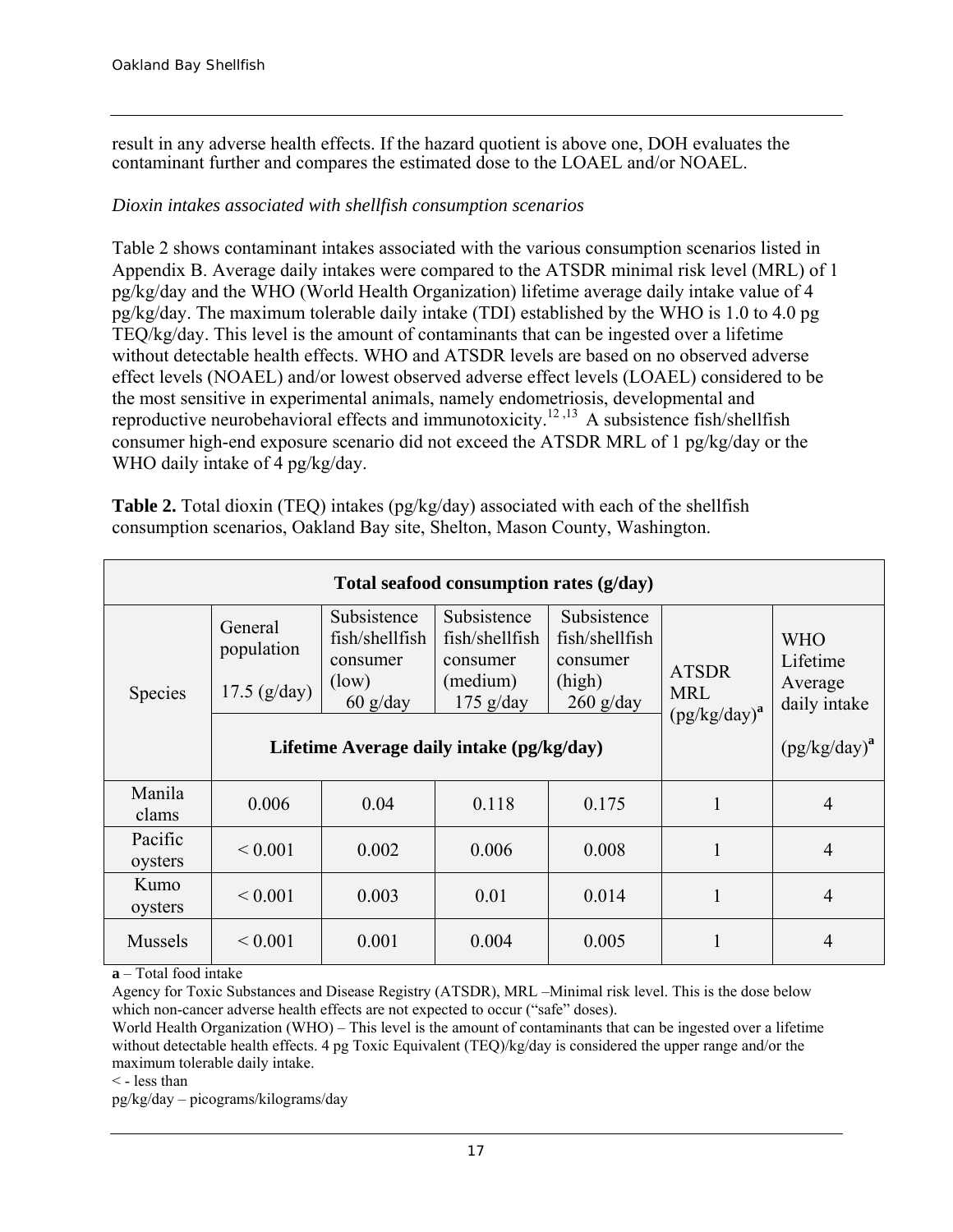Estimated exposure doses, exposure assumptions, and hazard quotients are presented in Appendix B for dioxins found in shellfish tissue. Based on exposure estimates quantified in Appendix B, Table B2, the general population is not likely to experience adverse non-cancer health effects from exposure to dioxins in Oakland Bay site shellfish since the exposure dose did not exceed the ATSDR dioxins MRL of 0.000000001 mg/kg/day. Thus, even at a medium and high-end consumption rate scenario, it is unlikely that shellfish consumers would experience adverse non-cancer health effects from exposure to dioxins.

Results of this study suggest that the consumption of shellfish harvested from the Oakland Bay site does not represent a significant risk of non-cancer effects to a consumer's health. DOH considers that the exposure assumptions used in the evaluation of dioxins in shellfish samples taken from the Oakland Bay site are very conservative for consumers (i.e., for the general population and a subsistence fish/shellfish consumer) who may eat shellfish from this site. These assumptions were based on total seafood intake for a subsistence consumer and the general population. The ingestion rates/ intakes used in this evaluation are much higher than the median (or mean) consumption rates of 0.07 g/kg/day for a subsistence fish/shellfish consumer who eats shellfish at this rate.<sup>6</sup> The high-end consumption rate (i.e., 260 g/day) for a subsistence fish/shellfish consumer results in a dioxin exposure dose below the ATSDR MRL. DOH did not estimate threats for children because of lack of ingestion rates for the general population and subsistence fish/shellfish for children (see Children's Health Concerns section).

# **Evaluating Cancer Risk**

Some chemicals have the ability to cause cancer. Theoretical cancer risk is estimated by calculating a dose similar to that described above and multiplying it by a cancer potency factor, also known as the cancer slope factor. Some cancer potency factors are derived from human population data. Others are derived from laboratory animal studies involving doses much higher than are encountered in the environment. Use of animal data requires extrapolation of the cancer potency obtained from these high dose studies down to real-world exposures. This process involves much uncertainty.

Current regulatory practice assumes there is no "safe dose" of a carcinogen. Any dose of a carcinogen will result in some additional cancer risk. Theoretical cancer risk estimates are, therefore, not yes/no answers but measures of chance (probability). Such measures, however uncertain, are useful in determining the magnitude of a cancer threat because any level of a carcinogenic contaminant carries an associated risk. The validity of the "no safe dose" assumption for all cancer-causing chemicals is not clear. Some evidence suggests that certain chemicals

## **Theoretical Cancer Risk**

Theoretical Cancer risk estimates do not reach zero no matter how low the level of exposure to a carcinogen. Terms used to describe this risk are defined below as the number of excess cancers expected in a lifetime:

| Term          |                           | # of Excess Cancers |
|---------------|---------------------------|---------------------|
| moderate      | is approximately equal to | $1$ in $1,000$      |
| low           | is approximately equal to | 1 in 10,000         |
| very low      | is approximately equal to | 1 in 100,000        |
| slight        | is approximately equal to | 1 in 1,000,000      |
| insignificant | is less than              | 1 in 1,000,000      |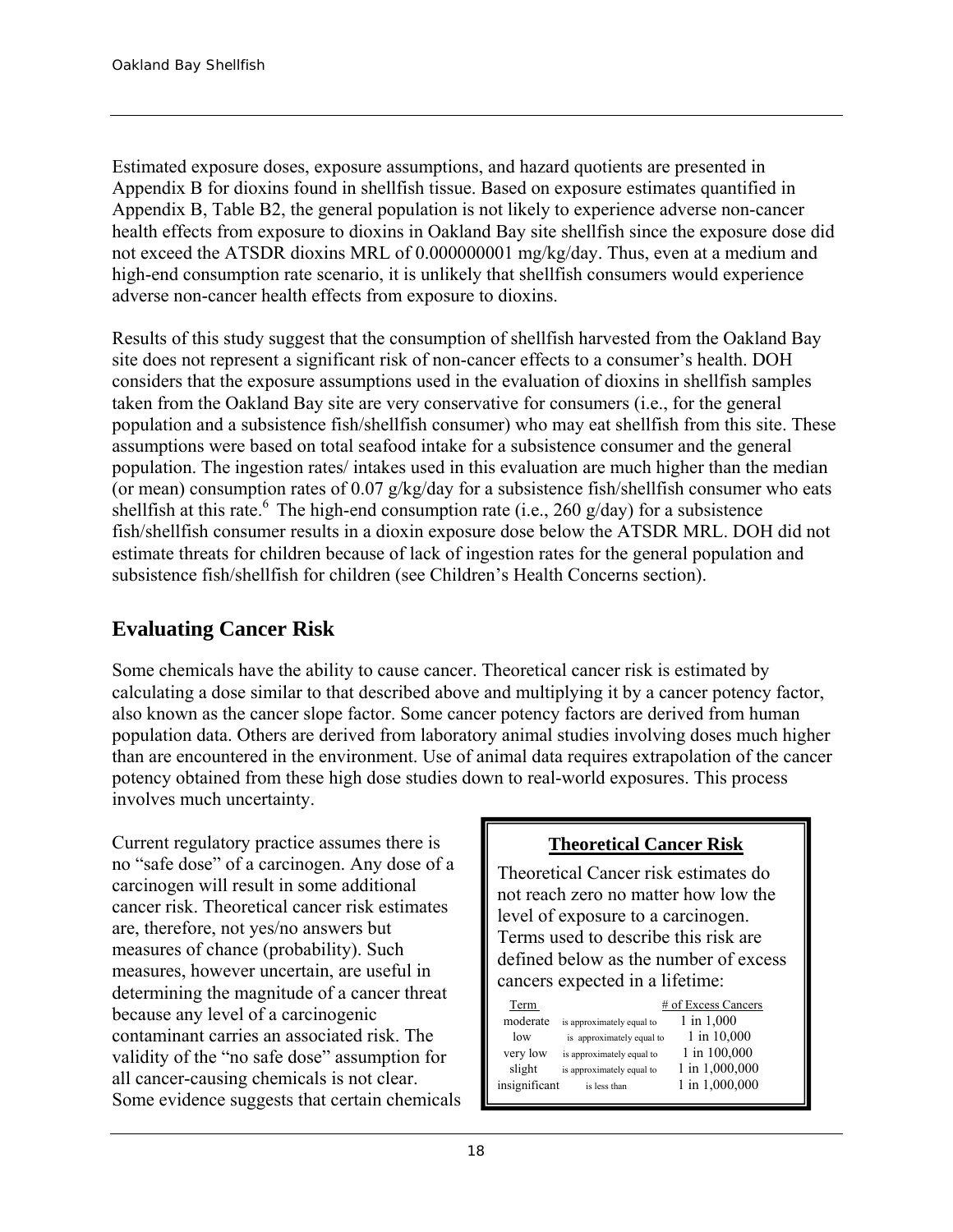considered to be carcinogenic must exceed a threshold of tolerance before initiating cancer. For such chemicals, risk estimates are not appropriate. Recent guidelines on cancer risk from EPA reflect the potential that thresholds for some carcinogenesis exist. However, EPA still assumes no threshold unless sufficient data indicate otherwise.<sup>14</sup>

This document describes theoretical cancer risk that is attributable to site-related contaminants in qualitative terms like low, very low, slight, and no significant increase in theoretical cancer risk. These terms can be better understood by considering the population size required for such an estimate to result in a single cancer case. For example, a low increase in cancer risk indicates an estimate in the range of one cancer case per ten thousand persons exposed over a lifetime. A very low estimate might result in one cancer case per several tens of thousands exposed over a lifetime, and a slight estimate would mean an exposed population of several hundreds of thousands results in a single case. DOH considers theoretical cancer risk insignificant when the estimate results in less than one additional cancer per one million exposed over a lifetime. The reader should note that these estimates are for excess theoretical cancers in addition to those normally expected in an unexposed population.

Cancer is a common illness and its occurrence in a population increases with the age of the population. There are many different forms of cancer resulting from a variety of causes; not all are fatal. Approximately one fourth  $(1/4)$  to one third  $(1/3)$  of people living in the United States will develop cancer at some point in their lives.<sup>15</sup>

Theoretical cancer risks were evaluated for dioxins. The theoretical cancer risks associated with the four consumption scenarios are presented in Appendix B, Table B3. Theoretical cancer risk estimates for exposure to Manila clams by the general population and a subsistence fish/shellfish consumer (high-end) ranged from slight (2 additional cancers estimated per 1,000,000 people exposed) to very low (3 additional cancers estimated per 100,000 people exposed), respectively. Theoretical cancer risk estimates for other shellfish species (i.e., Pacific oysters, Kumamoto oysters, and Mussels) are also very low.

It should be noted that the U.S. EPA generally considers an excess upper-bound lifetime cancer risk to an individual of between  $10^{-4}$  and  $10^{-6}$  as an acceptable range. That means regular exposure to a substance would lead to one additional case of cancer per ten thousand to one additional case of cancer per one million people exposed. The results of this study reveal a low theoretical cancer risk associated with shellfish consumption in the area studied.

## **Limitations**

DOH used very conservative assumptions to calculate exposures. However, data limitations and uncertainties must be considered before drawing conclusions about the relative safety of shellfish consumption. One limitation is sample size since not all harvesting areas were sampled and the sample size was small for each selected area. Manila clams were sampled at most locations, while Pacific oysters and Kumamoto oysters were sampled at a few locations. Mussels were only collected at a single location (samples were collected in the water column). Since it is costprohibitive and technically infeasible to sample for dioxins at all locations throughout the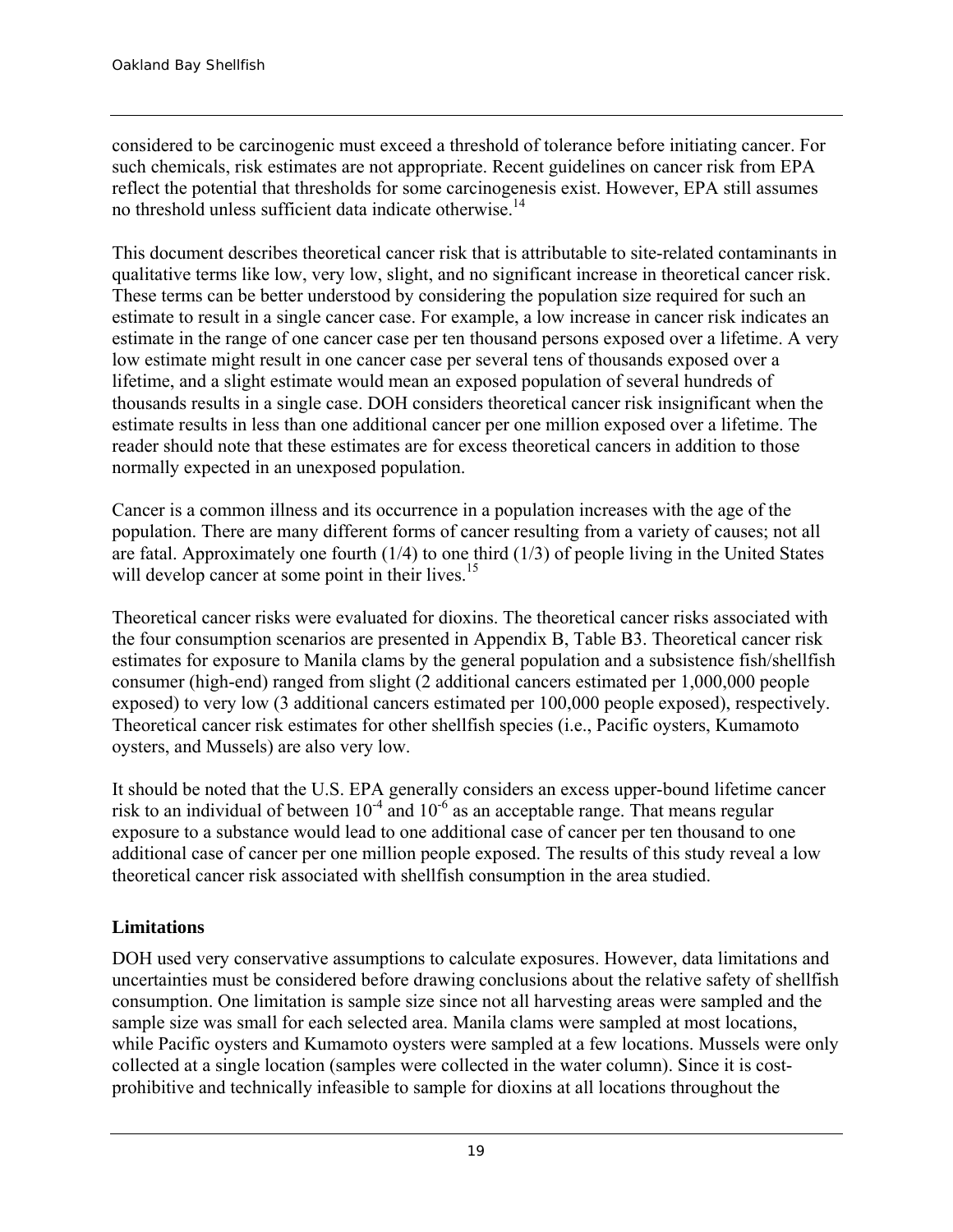Oakland Bay site, DOH used composite samples to maximize the opportunity to assess the presence of dioxins in shellfish. For more information, please refer to the sampling plan.<sup>16</sup>

# **Children's Health Concerns**

The potential for exposure and subsequent adverse health effects often increases for younger children compared with older children or adults. ATSDR and DOH recognize that children are susceptible to developmental toxicity that can occur at levels much lower than in adults. The following factors contribute to this vulnerability:

- Children are more likely to play outdoors in contaminated areas by disregarding signs and wandering onto restricted locations.
- Children often bring food into contaminated areas, resulting in hand-to-mouth activities.
- Children are smaller and receive higher doses of contaminant exposures per body weight.
- Children are shorter than adults, therefore they have a higher possibility of breathing in dust and soil.
- Fetal and child exposure to contaminants can cause permanent damage during critical growth stages.

These unique vulnerabilities of infants and children demand special attention in communities that have contamination of their water, food, soil, or air. DOH did not estimate risks for children because of lack of children's ingestion rates for the general population and subsistence fish/shellfish scenarios. However, very conservative/protective values were used for the adult general population and for a subsistence fish/shellfish consumer eating shellfish at a low, medium, and high-end rate. Although children are smaller and receive higher doses of contaminant exposures per body weight, it is likely that children may be more susceptible to disease than adults if they eat shellfish at these rates.

# **Conclusions**

In general, there are uncertainties in evaluating low-level environmental exposures to dioxins in shellfish; thus, the true risk to the public is difficult to assess accurately. True risk depends on a number of factors such as the chemical sensitivity, concentration of chemicals, consumption rates, frequency and duration of exposure, and the genetic susceptibility of an individual. For some Native American subsistence fishers, and/or the general population the use of an acceptable risk level of 1 excess cancer in 10,000 people exposed and 1 excess cancer in 1,000,000 people exposed  $(10^{-4}$  and  $10^{-6}$ ) may not be acceptable.

Based on the information provided, DOH concludes the following:

 Eating shellfish that contains dioxins from the Oakland Bay site is not expected to harm health or produce harmful non-cancer health effects for the general population or subsistence fish/shellfish consumers (i.e., low, medium, and high-end). Dioxin levels are below concentrations where we would expect to see health effects (i.e., the estimated doses are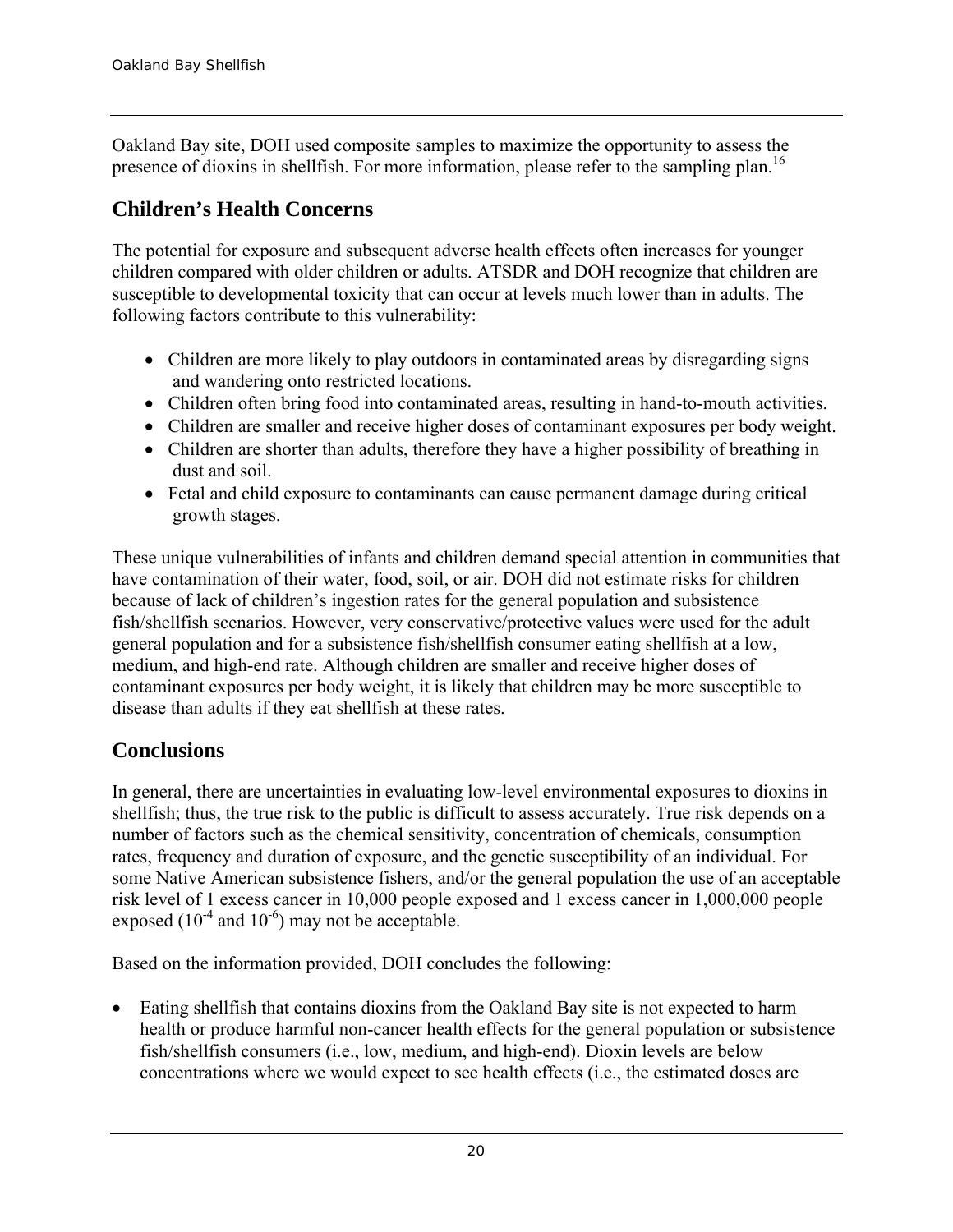below the ATSDR minimal risk level (MRL) of 1 pg/kg/day and World Health Organization (WHO) daily intake of 4 pg Toxic Equivalent (TEQ)/kg/day.

 Eating shellfish that contains dioxins from the Oakland Bay site is not expected to harm health or produce harmful cancer health effects for subsistence fish/shellfish consumers, or the general population (low, medium, and high-end). This conclusion is based on the assumption of total dioxin exposure from childhood into adulthood (average lifetime exposure of 70 years). Based on exposure calculations and lifetime daily intakes for the general population and subsistence fish/shellfish consumers, it is unlikely that people will be at appreciable risk of developing cancer health effects. It should be noted that these estimates do not exceed EPA's acceptable cancer risk for fish consumption. The range of cancer risks considered acceptable by EPA is 1 additional case of cancer per 10,000 people exposed to 1 additional case of cancer per 1,000,000 people exposed.

## **Recommendations**

DOH has no recommendations at this time.

## **Public Health Action Plan**

Actions Planned

1. DOH will provide copies of this health consultation to Ecology, the Pacific Coast Shellfish Growers Association, the Squaxin Island Tribe, and other concerned parties when the report is approved.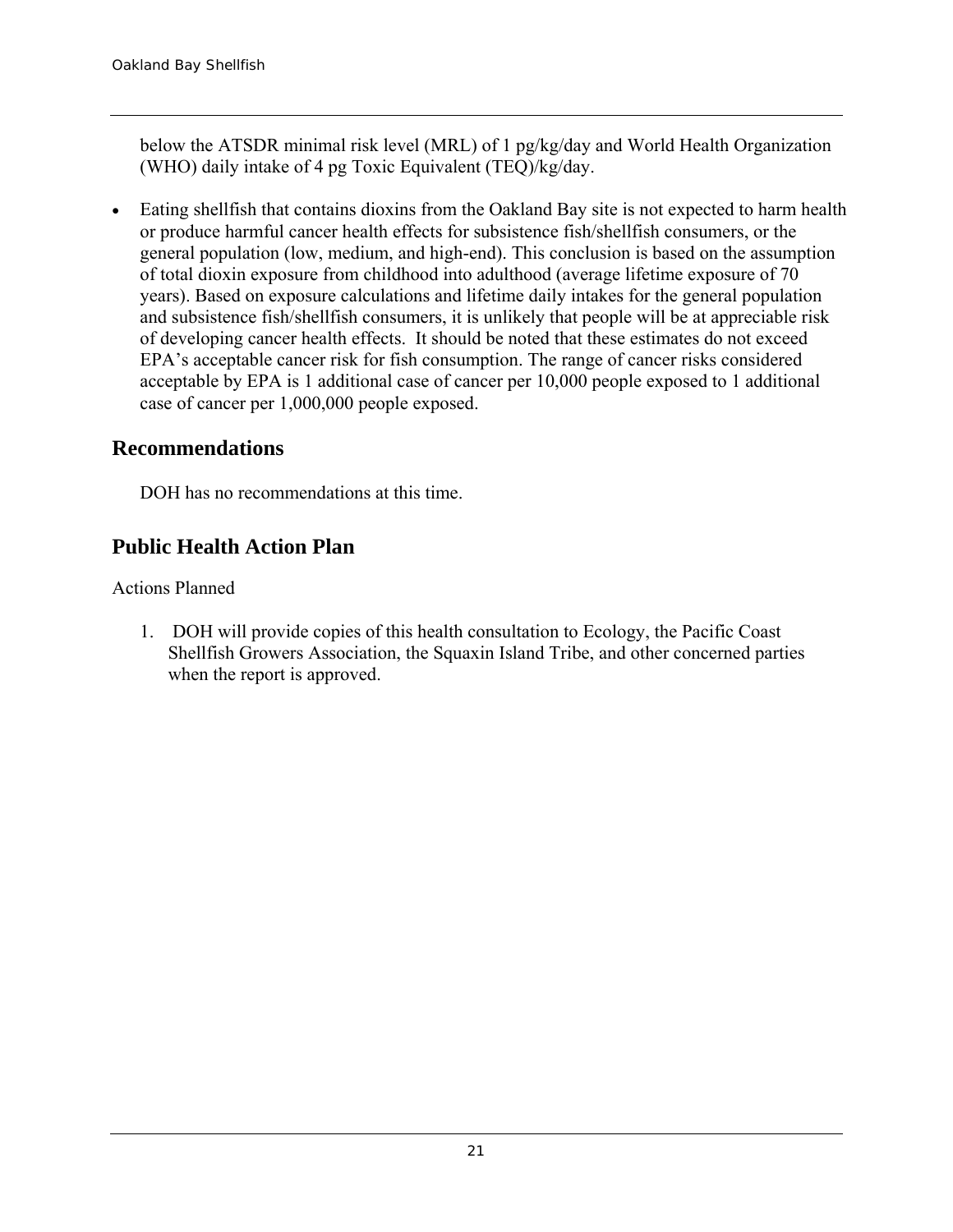## **Author**

Elmer Diaz Washington State Department of Health Office of Environmental Health, Safety, and Toxicology Site Assessments and Toxicology Section

## **Designated Reviewer**

Dan Alexanian, Manager Site Assessments and Toxicology Section Office of Environmental Health, Safety, and Toxicology Washington State Department of Health

# **ATSDR Technical Project Officer**

Audra Henry Cooperative Agreement and Program Evaluation Branch Division of Health Assessment and Consultation Agency for Toxic Substances and Disease Registry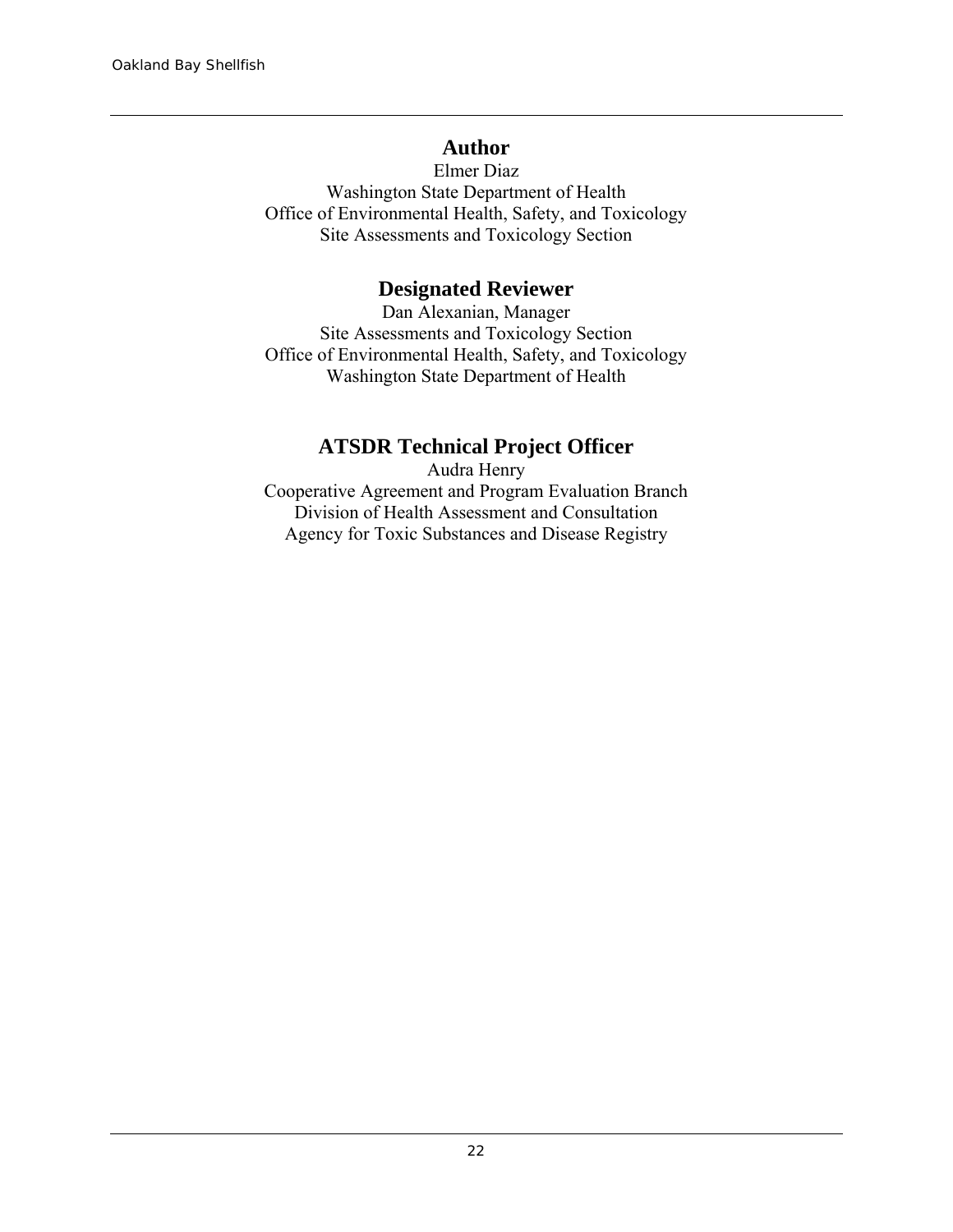## **Figures**

**Figure 1:** Oakland Bay and Shelton Harbor Overview shellfish growing areas, Oakland Bay site - Shelton, Mason County, Washington.

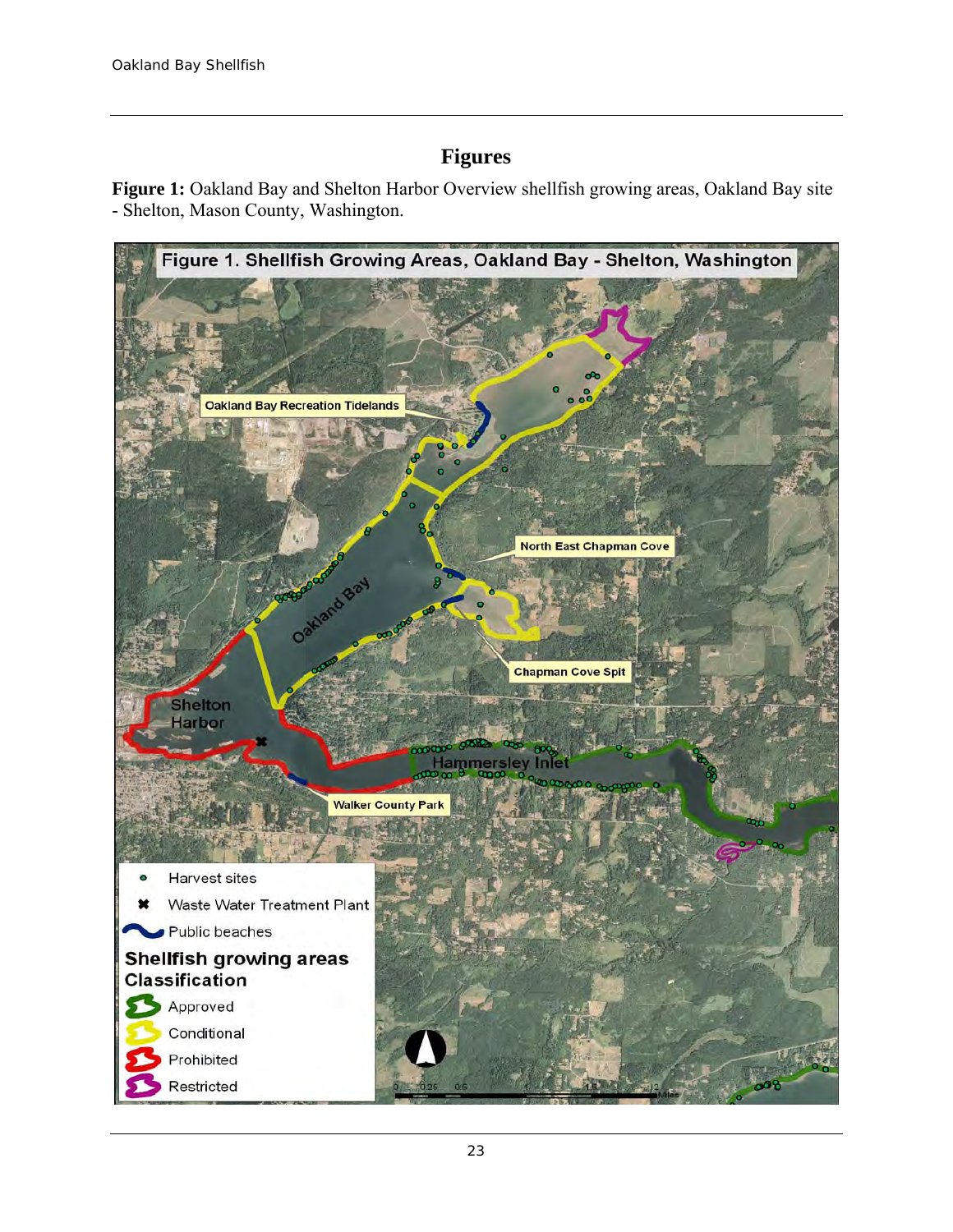

**Figure 2**: Oakland Bay and Shelton Harbor shellfish sampling locations, Oakland Bay site - Shelton, Mason County, Washington.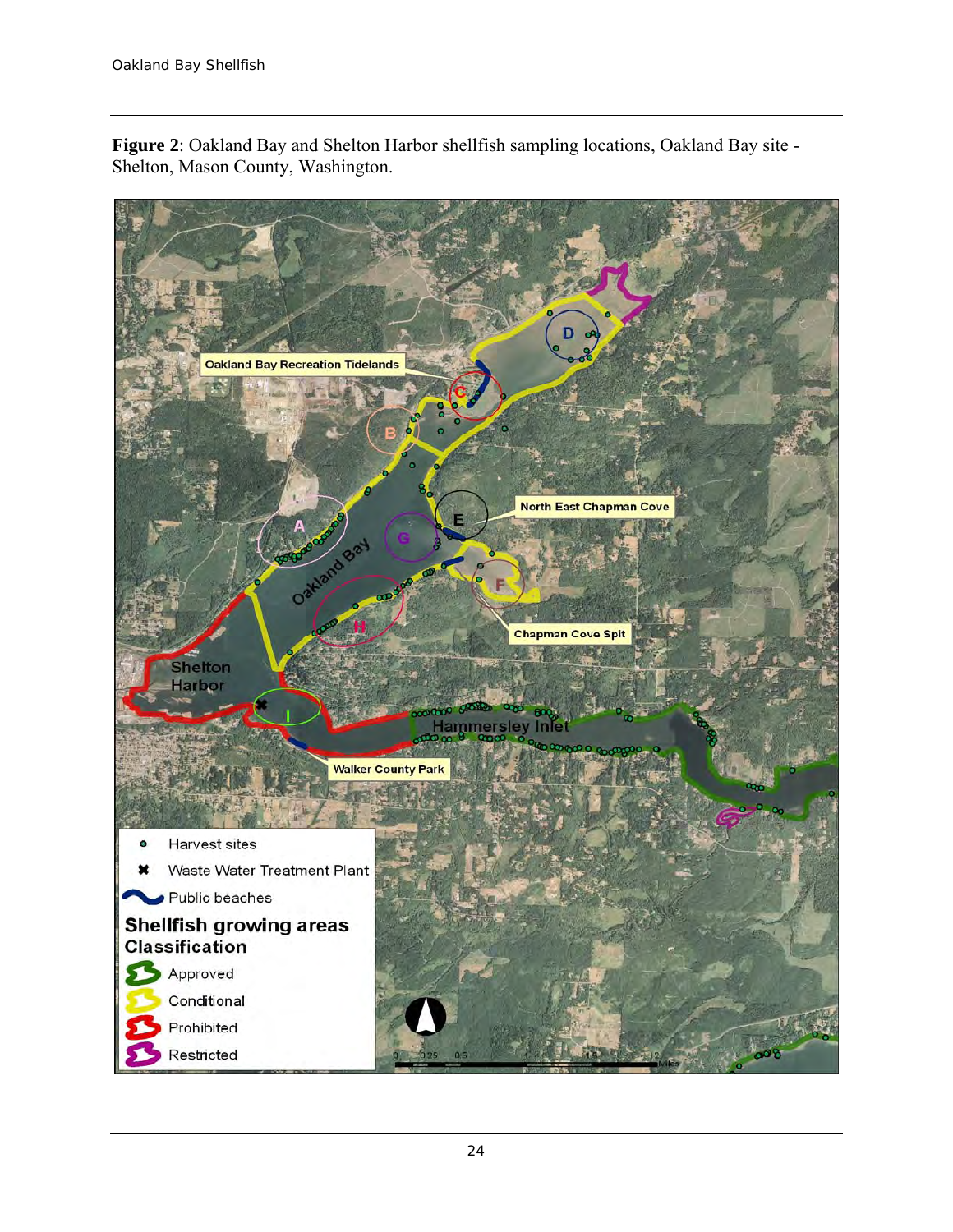**Figure 3**: Shellfish dioxin/furan congeners in parts per trillion (ppt) at Oakland Bay and Shelton Harbor, Oakland Bay site - Shelton, Mason County, Washington.

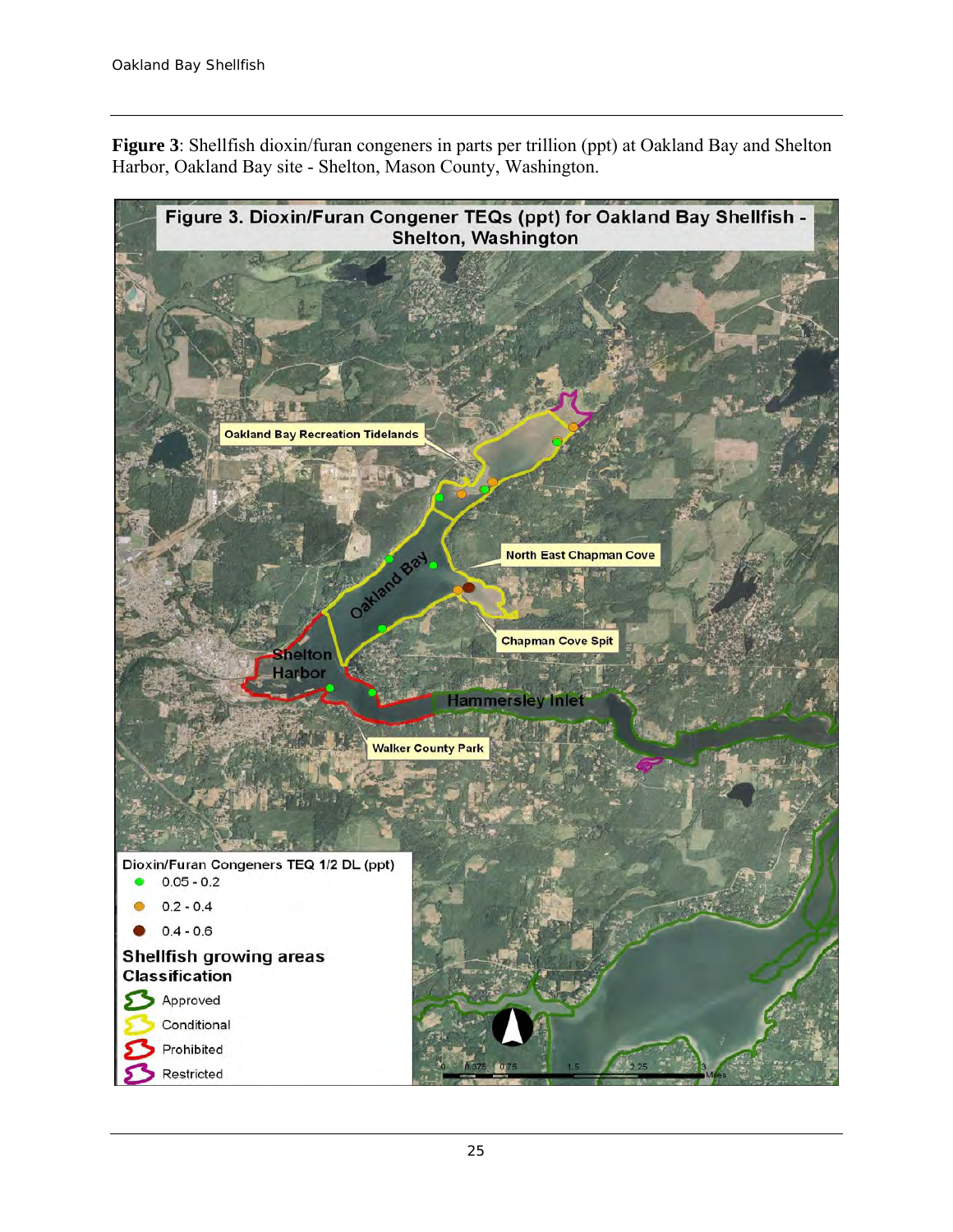

# **Appendix A**

#### **Abbreviations for dioxins and furans**

| 1,2,3,4,6,7,8-HPCDD | Heptachlorodibenzo-p-dioxin            |
|---------------------|----------------------------------------|
| 1,2,3,4,6,7,8-HPCDF | Heptachlorodibenzofuran                |
| 1,2,3,4,7,8,9-HPCDF | Heptachlorodibenzofuran                |
| 1,2,3,4,7,8-HXCDD   | Hexachlorodibenzo-p-dioxin             |
| 1,2,3,4,7,8-HXCDF   | Hexachlorodibenzofuran                 |
| 1,2,3,6,7,8-HXCDD   | Hexachlorodibenzo-p-dioxin             |
| 1,2,3,6,7,8-HXCDF   | Hexachlorodibenzofuran                 |
| 1,2,3,7,8,9-HXCDD   | Hexachlorodibenzo-p-dioxin             |
| 1,2,3,7,8,9-HXCDF   | Hexachlorodibenzofuran                 |
| 1,2,3,7,8-PECDD     | Pentachlorodibenzo-p-dioxin            |
| 1,2,3,7,8-PECDF     | Pentachlorodibenzofuran                |
| 2,3,4,6,7,8-HXCDF   | Hexachlorodibenzofuran                 |
| 2,3,4,7,8-PECDF     | Pentachlorodibenzofuran                |
| 2,3,7,8-TCDD        | $2,3,7,8$ -tetrachlorodibenzo-p-dioxin |
| 2,3,7,8-TCDF        | 2,3,7,8-tetrachlorodibenzo-p-furan     |
| <b>OCDD</b>         | Octachlorodibenzo-p-dioxin             |
| <b>OCDF</b>         | Octachlorodibenzofuran                 |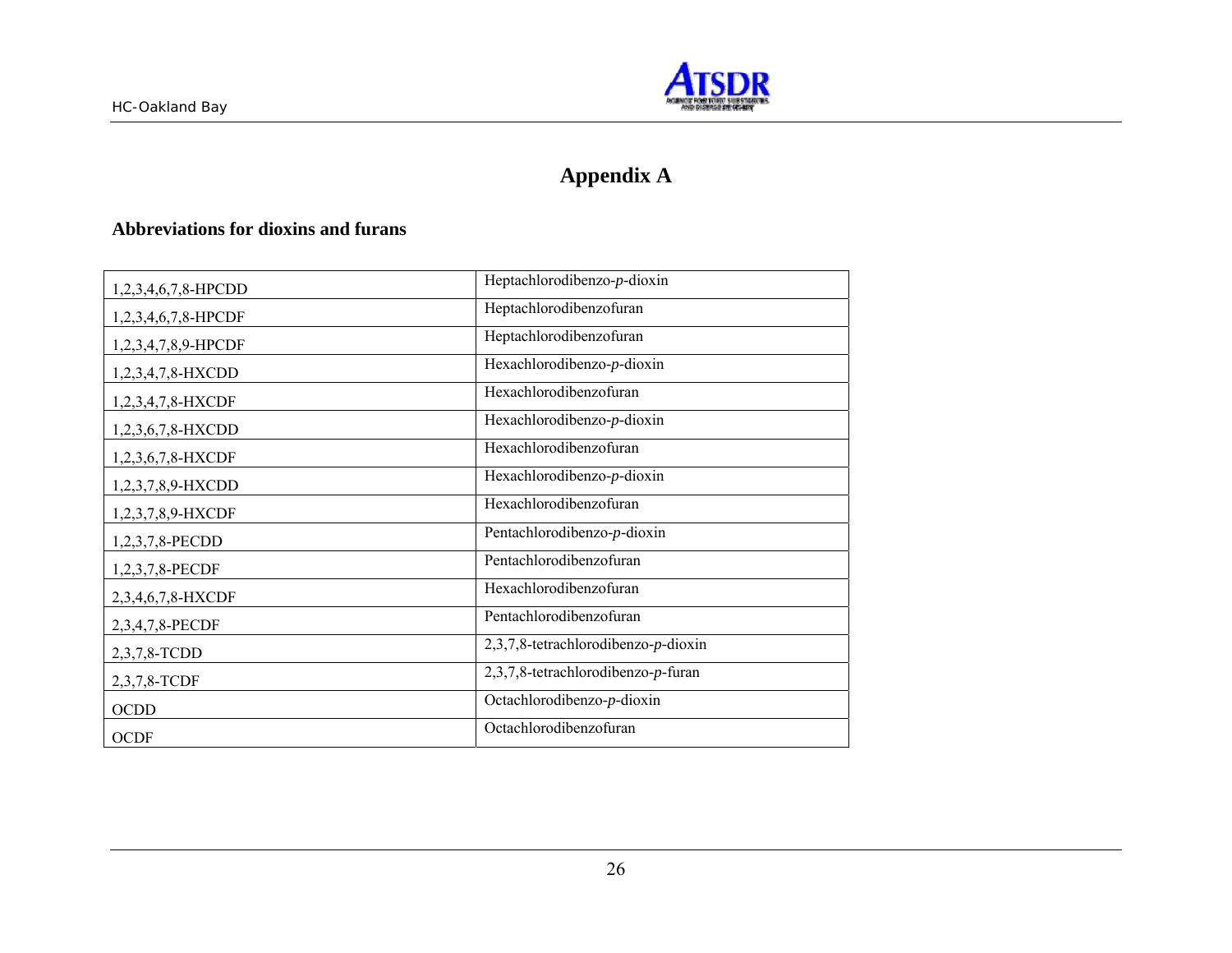

**Table A1.** Shellfish dioxin/furan congeners (wet weight basis) at Oakland Bay and Shelton Harbor, Oakland Bay site - Shelton, Mason County, Washington.

|                        | <b>ATDM 001</b><br>(Manila clams) | <b>BTDM 002</b><br>(Manila clams) | <b>BTDM 003</b><br>(Manila clams) | <b>BTDP 004</b><br>(Pacific oysters) | <b>CDRM 005</b><br>(Manila clams) | <b>CDRM 006</b><br>(Manila clams) |
|------------------------|-----------------------------------|-----------------------------------|-----------------------------------|--------------------------------------|-----------------------------------|-----------------------------------|
| <b>Congener</b>        | pg/g                              | pg/g                              | pg/g                              | pg/g                                 | pg/g                              | pg/g                              |
| 2,3,7,8-TCDD           | 0.008                             | 0.025                             | 0.008                             | 0.081                                | 0.067                             | 0.006                             |
| $1,2,3,7,8$ -PeCDD     | 0.031                             | 0.032                             | 0.023                             | 0.064                                | 0.052                             | 0.031                             |
| 1,2,3,4,7,8-HxCDD      | 0.003                             | 0.003                             | 0.001                             | 0.005                                | 0.004                             | 0.002                             |
| 1,2,3,6,7,8-HxCDD      | 0.003                             | 0.004                             | 0.001                             | $0.057$ JK                           | 0.005                             | 0.003                             |
| 1,2,3,7,8,9-HxCDD      | 0.003                             | 0.003                             | 0.001                             | 0.006                                | 0.004                             | 0.002                             |
| 1,2,3,4,6,7,8-HpCDD    | $0.003$ BJK                       | $0.004$ BJK                       | $0.003$ BJ                        | $0.023$ BJ                           | $0.015$ BJK                       | 0.009 BJ                          |
| <b>OCDD</b>            | 0.000 BJ                          | $0.001$ BJ                        | $0.001$ BJ                        | $0.003$ BJ                           | $0.003$ BJ                        | $0.001$ BJ                        |
| 2,3,7,8-TCDF           | 0.003                             | 0.003                             | 0.002                             | 0.011                                | 0.005                             | 0.002                             |
| 1,2,3,7,8-PeCDF        | 0.001                             | 0.001                             | 0.001                             | 0.002                                | 0.001                             | 0.001                             |
| 2,3,4,7,8-PeCDF        | 0.008                             | 0.009                             | 0.006                             | 0.016                                | 0.013                             | 0.005                             |
| 1,2,3,4,7,8-HxCDF      | 0.002                             | 0.002                             | 0.002                             | 0.009                                | 0.008                             | 0.003                             |
| 1,2,3,6,7,8-HxCDF      | 0.002                             | 0.003                             | 0.002                             | 0.010                                | 0.008                             | 0.003                             |
| 1,2,3,7,8,9-HxCDF      | 0.003                             | 0.003                             | 0.002                             | 0.011                                | 0.009                             | 0.003                             |
| 2,3,4,6,7,8-HxCDF      | 0.002                             | 0.002                             | 0.002                             | 0.007                                | 0.007                             | 0.003                             |
| $1,2,3,4,6,7,8$ -HpCDF | 0.001 BJ                          | 0.000                             | $0.001$ BJK                       | $0.004$ JK                           | $0.005$ J                         | $0.003$ BJ                        |
| 1,2,3,4,7,8,9-HpCDF    | 0.000                             | 0.000                             | 0.000                             | 0.001                                | 0.001                             | 0.000                             |
| <b>OCDF</b>            | 0.000                             | $0.000$ BJK                       | $0.000$ BJK                       | 0.000J                               | 0.000J                            | 0.000 BJ                          |
| Total TEQ ND 1/2 DL    | 0.07257                           | 0.09569                           | 0.05428                           | 0.3087                               | 0.20688                           | 0.0766                            |

**B** Indicates the associated analyte is found in the method blank, as well as in the sample.

**J** Indicates an estimated value – used when the analyte concentration is below the method-reporting limit (MRL) and above the estimated detection limit (EDL). **K** EMPC (estimated maximum possible concentration) - When the ion abundance ratios associated with a particular compound are outside the QC limits,

samples are flagged with a 'K' flag. A 'K' flag indicates an estimated maximum possible concentration for the associated compound.

Results with qualifiers were detected. All other results were non-detected and calculated based on half the detection limit.

**DL** = detection limit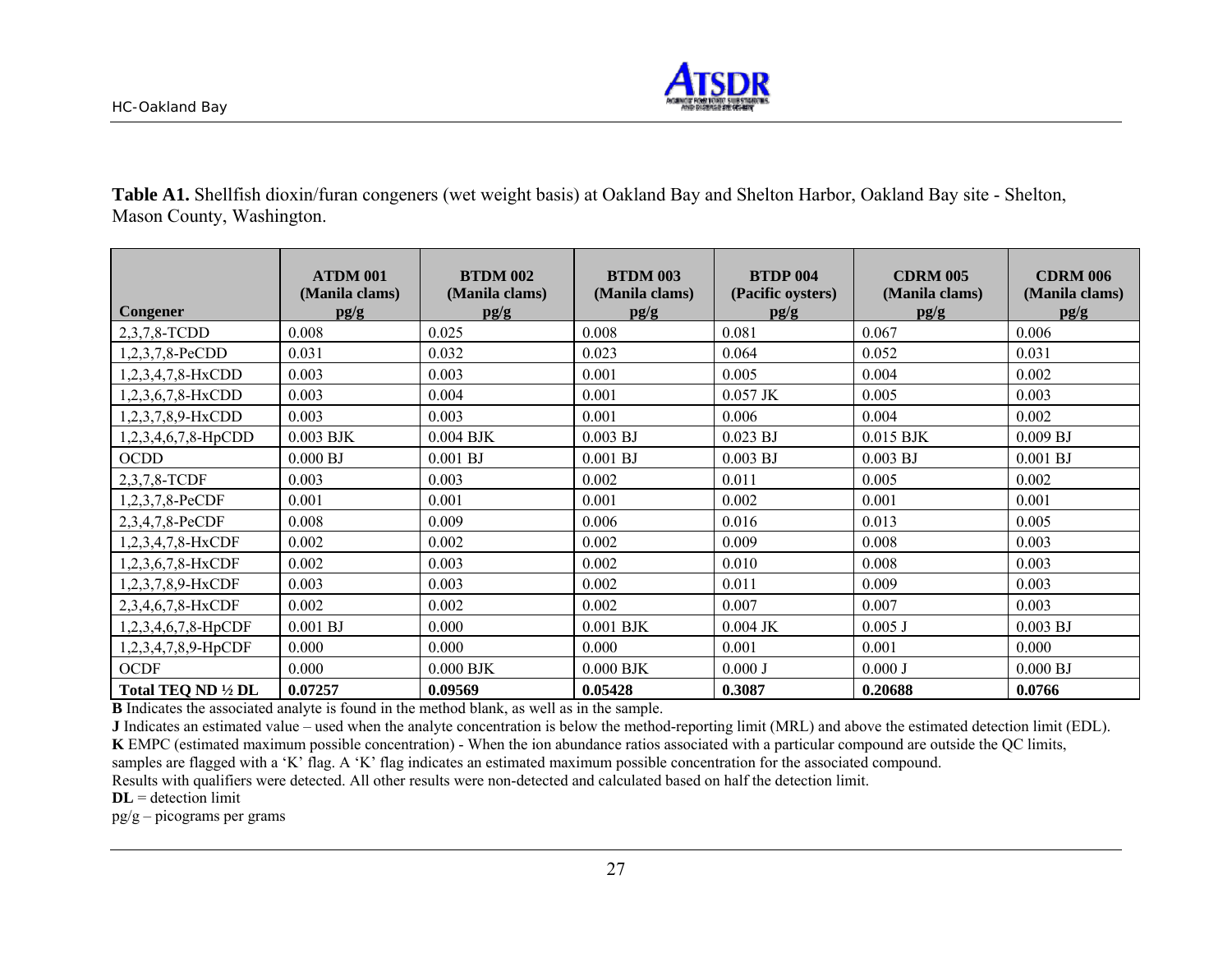

|                        | <b>CDRP 007</b>           | <b>CDRP 008</b>           | <b>ESDM 009</b>        | <b>ESDM 010</b>        | <b>GSHM 011</b>   | <b>HTCM 012</b>        |
|------------------------|---------------------------|---------------------------|------------------------|------------------------|-------------------|------------------------|
| Congener               | (Pacific oysters)<br>pg/g | (Pacific oysters)<br>pg/g | (Manila clams)<br>pg/g | (Manila clams)<br>pg/g | (Mussels)<br>pg/g | (Manila clams)<br>pg/g |
| 2,3,7,8-TCDD           | 0.032                     | 0.019                     | 0.009                  | 0.036                  | 0.035             | 0.026                  |
| 1,2,3,7,8-PeCDD        | 0.044                     | 0.021                     | 0.018                  | 0.029                  | 0.038             | 0.025                  |
| 1,2,3,4,7,8-HxCDD      | 0.003                     | $0.007$ J                 | 0.001                  | 0.003                  | 0.003             | 0.002                  |
| 1,2,3,6,7,8-HxCDD      | $0.085$ J                 | 0.030J                    | 0.002                  | 0.004                  | 0.004             | 0.003                  |
| 1,2,3,7,8,9-HxCDD      | 0.031 J                   | $0.008$ JK                | 0.001                  | 0.003                  | 0.003             | 0.002                  |
| 1,2,3,4,6,7,8-HpCDD    | 0.034 BJ                  | $0.011$ BJK               | $0.003$ BJ             | 0.004 BJ               | 0.036 BJ          | $0.003$ BJK            |
| <b>OCDD</b>            | 0.004 BJ                  | $0.002$ BJ                | $0.001$ BJ             | $0.001$ BJ             | 0.006 B           | $0.001$ BJ             |
| 2,3,7,8-TCDF           | 0.009                     | 0.003                     | 0.002                  | 0.005                  | 0.003             | 0.002                  |
| 1,2,3,7,8-PeCDF        | 0.001                     | 0.001                     | 0.001                  | 0.001                  | 0.001             | 0.000                  |
| 2,3,4,7,8-PeCDF        | $0.071$ JK                | 0.008                     | 0.006                  | 0.006                  | 0.008             | 0.004                  |
| 1,2,3,4,7,8-HxCDF      | 0.008                     | 0.003                     | 0.002                  | 0.002                  | 0.005             | 0.004                  |
| 1,2,3,6,7,8-HxCDF      | 0.009                     | 0.003                     | 0.002                  | 0.002                  | 0.006             | 0.001                  |
| 1,2,3,7,8,9-HxCDF      | $0.022$ J                 | 0.003                     | 0.002                  | 0.003                  | 0.006             | 0.002                  |
| 2,3,4,6,7,8-HxCDF      | 0.008                     | 0.003                     | 0.002                  | 0.002                  | 0.005             | 0.001                  |
| $1,2,3,4,6,7,8$ -HpCDF | $0.007$ J                 | 0.003 BJ                  | $0.001$ BJK            | 0.002 BJ               | $0.011$ J         | $0.001$ BJK            |
| 1,2,3,4,7,8,9-HpCDF    | 0.000                     | 0.000                     | 0.000                  | 0.000                  | 0.000             | 0.000                  |
| <b>OCDF</b>            | $0.000$ JK                | 0.000 BJ                  | $0.000$ BJK            | 0.000BJ                | $0.001$ JK        | 0.000 BJ               |
| Total TEO ND 1/2 DL    | 0.36986                   | 0.12526                   | 0.05323                | 0.10455                | 0.1709            | 0.07875                |

**B** Indicates the associated analyte is found in the method blank, as well as in the sample.

**J** Indicates an estimated value – used when the analyte concentration is below the method-reporting limit (MRL) and above the estimated detection limit (EDL). **K** EMPC (estimated maximum possible concentration) - When the ion abundance ratios associated with a particular compound are outside the QC limits,

samples are flagged with a 'K' flag. A 'K' flag indicates an estimated maximum possible concentration for the associated compound.

Results with qualifiers were detected. All other results were non-detected and calculated based on half the detection limit.

**DL** = detection limit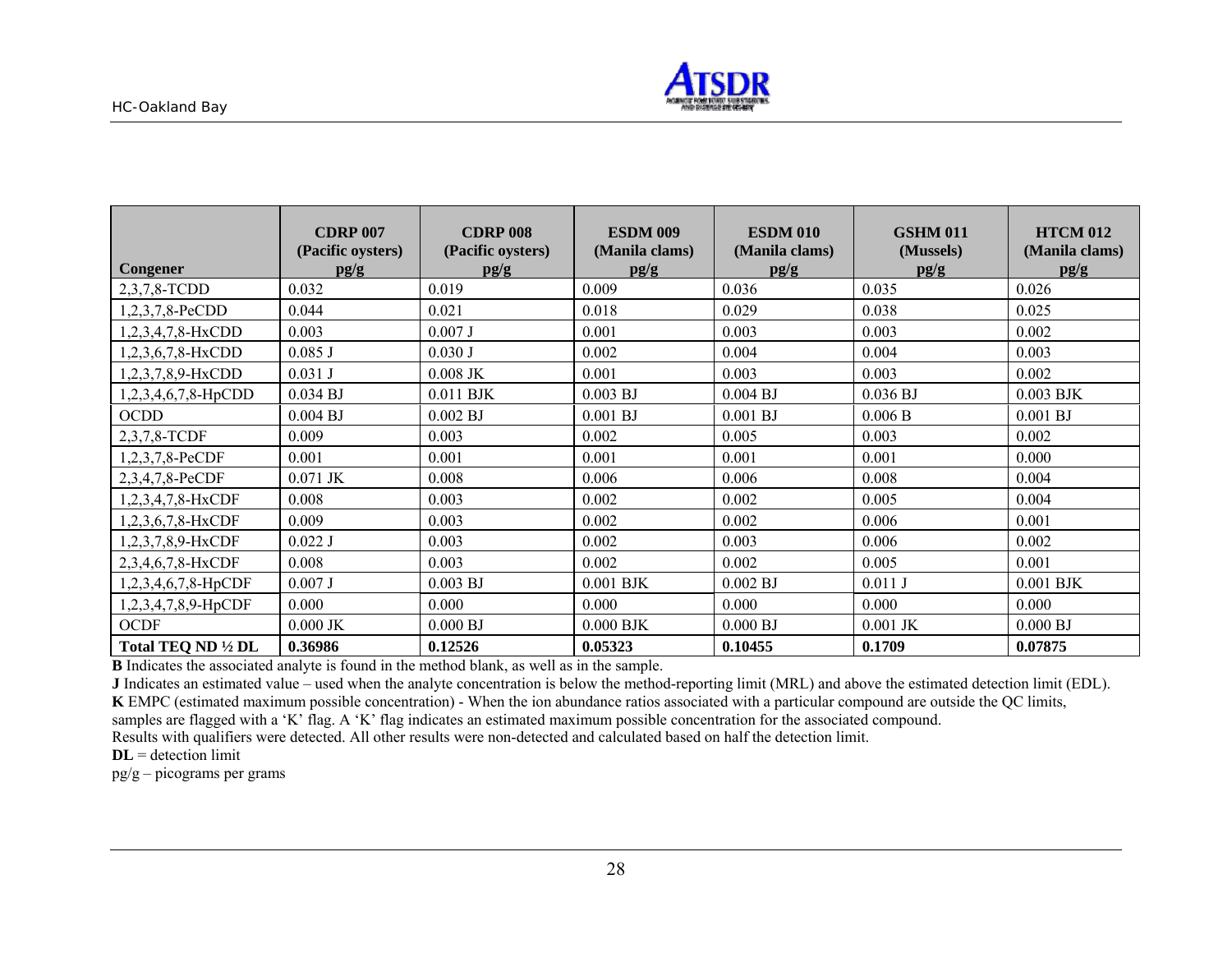

|                     | <b>IDPM 013</b> | <b>DTBM 014</b> | <b>DTBM 015</b> | DTBM 016 field<br>duplicate | <b>DTBP 017</b>   | <b>DTBP 018</b>   |
|---------------------|-----------------|-----------------|-----------------|-----------------------------|-------------------|-------------------|
|                     | (Manila clams)  | (Manila clams)  | (Manila clams)  | (Manila clams)              | (Pacific oysters) | (Pacific oysters) |
| Congener            | pg/g            | pg/g            | pg/g            | pg/g                        | pg/g              | pg/g              |
| 2,3,7,8-TCDD        | 0.016           | 0.019           | 0.022           | 0.045                       | 0.014             | 0.017             |
| 1,2,3,7,8-PeCDD     | 0.016           | 0.027           | 0.025           | 0.040                       | $0.150$ JK        | $0.088$ JK        |
| 1,2,3,4,7,8-HxCDD   | 0.001           | 0.002           | 0.003           | 0.002                       | 0.003             | 0.003             |
| 1,2,3,6,7,8-HxCDD   | 0.002           | 0.008J          | $0.023$ J       | 0.003                       | 0.044J            | $0.014$ JK        |
| 1,2,3,7,8,9-HxCDD   | 0.002           | 0.002           | 0.017 J         | 0.002                       | $0.013$ JK        | 0.003             |
| 1,2,3,4,6,7,8-HpCDD | $0.004$ BJ      | 0.009 BJ        | $0.043$ BJ      | 0.075 BJ                    | $0.023$ BJ        | 0.011 BJ          |
| <b>OCDD</b>         | $0.001$ BJ      | 0.002 BJ        | 0.009 B         | 0.015 B                     | $0.003$ BJ        | $0.001$ BJ        |
| 2,3,7,8-TCDF        | 0.001           | 0.002           | 0.002           | 0.004                       | $0.018$ J         | 0.003             |
| 1,2,3,7,8-PeCDF     | 0.000           | 0.000           | 0.000           | 0.001                       | 0.001             | 0.001             |
| 2,3,4,7,8-PeCDF     | 0.003           | 0.003           | 0.003           | 0.011                       | 0.038J            | 0.010             |
| 1,2,3,4,7,8-HxCDF   | 0.001           | $0.006$ J       | 0.020 J         | $0.024$ JK                  | $0.005$ J         | 0.002             |
| 1,2,3,6,7,8-HxCDF   | 0.001           | 0.001           | 0.002           | 0.008                       | 0.007J            | 0.002             |
| 1,2,3,7,8,9-HxCDF   | 0.002           | 0.002           | 0.002           | 0.009                       | 0.002             | 0.003             |
| 2,3,4,6,7,8-HxCDF   | 0.001           | 0.001           | $0.011$ JK      | 0.008                       | $0.013$ J         | 0.002             |
| 1,2,3,4,6,7,8-HpCDF | $0.001$ BJ      | $0.004$ BJ      | 0.017 BJ        | $0.024$ J                   | 0.006 BJ          | $0.003$ BJ        |
| 1,2,3,4,7,8,9-HpCDF | 0.000           | 0.000           | $0.001$ BJK     | 0.001                       | 0.000             | 0.000             |
| <b>OCDF</b>         | 0.000 BJ        | 0.000 BJ        | $0.001$ BJ      | $0.002$ J                   | 0.000BJ           | 0.000 BJ          |
| Total TEQ ND 1/2 DL | 0.05297         | 0.09018         | 0.20136         | 0.27487                     | 0.34000           | 0.16384           |

**B** Indicates the associated analyte is found in the method blank, as well as in the sample.

**J** Indicates an estimated value – used when the analyte concentration is below the method-reporting limit (MRL) and above the estimated detection limit (EDL). **K** EMPC (estimated maximum possible concentration)- When the ion abundance ratios associated with a particular compound are outside the QC limits, samples are flagged with a 'K' flag. A 'K' flag indicates an estimated maximum possible concentration for the associated compound.

Results with qualifiers were detected. All other results were non-detected and calculated based on half the detection limit.

**DL** = detection limit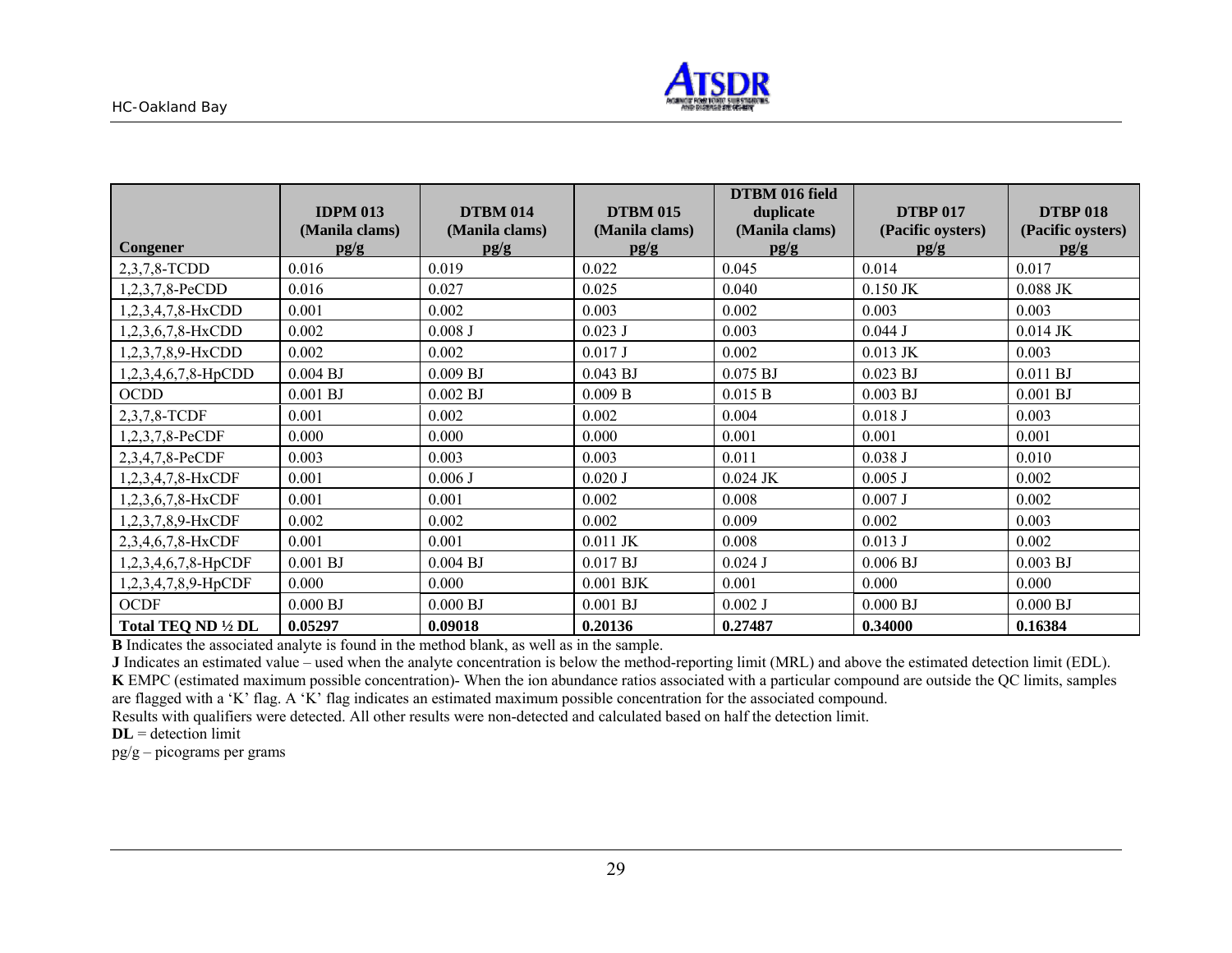

|                     | <b>FTTM 019</b><br>(Manila clams) | <b>FTTM 020</b><br>(Manila clams) | <b>FTTK 021</b><br>(Kumo oysters) | <b>FTTK 022</b><br>(Kumo oysters) |
|---------------------|-----------------------------------|-----------------------------------|-----------------------------------|-----------------------------------|
| Congener            | pg/g                              | pg/g                              | pg/g                              | pg/g                              |
| 2,3,7,8-TCDD        | 0.015                             | 0.015                             | 0.045                             | 0.015                             |
| 1,2,3,7,8-PeCDD     | 0.020                             | 0.020                             | 0.045                             | 0.280J                            |
| 1,2,3,4,7,8-HxCDD   | 0.002                             | 0.001                             | 0.007                             | 0.017 J                           |
| 1,2,3,6,7,8-HxCDD   | 0.003                             | 0.002                             | 0.088J                            | 0.069J                            |
| 1,2,3,7,8,9-HxCDD   | 0.002                             | 0.001                             | 0.007                             | 0.030J                            |
| 1,2,3,4,6,7,8-HpCDD | $0.003$ BJ                        | 0.009 BJ                          | $0.022$ BJ                        | 0.039 BJ                          |
| <b>OCDD</b>         | 0.000 BJ                          | $0.002$ BJ                        | 0.002 BJ                          | 0.006 B                           |
| 2,3,7,8-TCDF        | 0.002                             | 0.001                             | 0.015                             | $0.037$ JK                        |
| 1,2,3,7,8-PeCDF     | 0.000                             | 0.000                             | 0.002                             | 0.001                             |
| 2,3,4,7,8-PeCDF     | 0.003                             | 0.003                             | 0.020                             | $0.062$ JK                        |
| 1,2,3,4,7,8-HxCDF   | 0.001                             | 0.001                             | 0.009                             | 0.004                             |
| 1,2,3,6,7,8-HxCDF   | 0.002                             | 0.001                             | 0.010                             | $0.011$ J                         |
| 1,2,3,7,8,9-HxCDF   | 0.002                             | 0.002                             | 0.011                             | 0.005                             |
| 2,3,4,6,7,8-HxCDF   | 0.002                             | 0.001                             | 0.009                             | 0.017 J                           |
| 1,2,3,4,6,7,8-HpCDF | $0.001$ BJ                        | $0.003$ BJ                        | $0.004$ J                         | 0.007J                            |
| 1,2,3,4,7,8,9-HpCDF | 0.000                             | 0.000                             | 0.000                             | 0.000                             |
| <b>OCDF</b>         | 0.000 BJ                          | 0.000 BJ                          | 0.000J                            | 0.000 J                           |
| Total TEQ ND 1/2 DL | 0.05913                           | 0.06544                           | 0.29609                           | 0.59838                           |

**B** Indicates the associated analyte is found in the method blank, as well as in the sample.

**J** Indicates an estimated value – used when the analyte concentration is below the method-reporting limit (MRL) and above the estimated detection limit (EDL). **K** EMPC (estimated maximum possible concentration) - When the ion abundance ratios associated with a particular compound are outside the QC limits, samples are flagged with a 'K' flag. A 'K' flag indicates an estimated maximum possible concentration for the associated compound.

Results with qualifiers were detected. All other results were non-detected and calculated based on half the detection limit.

**DL** = detection limit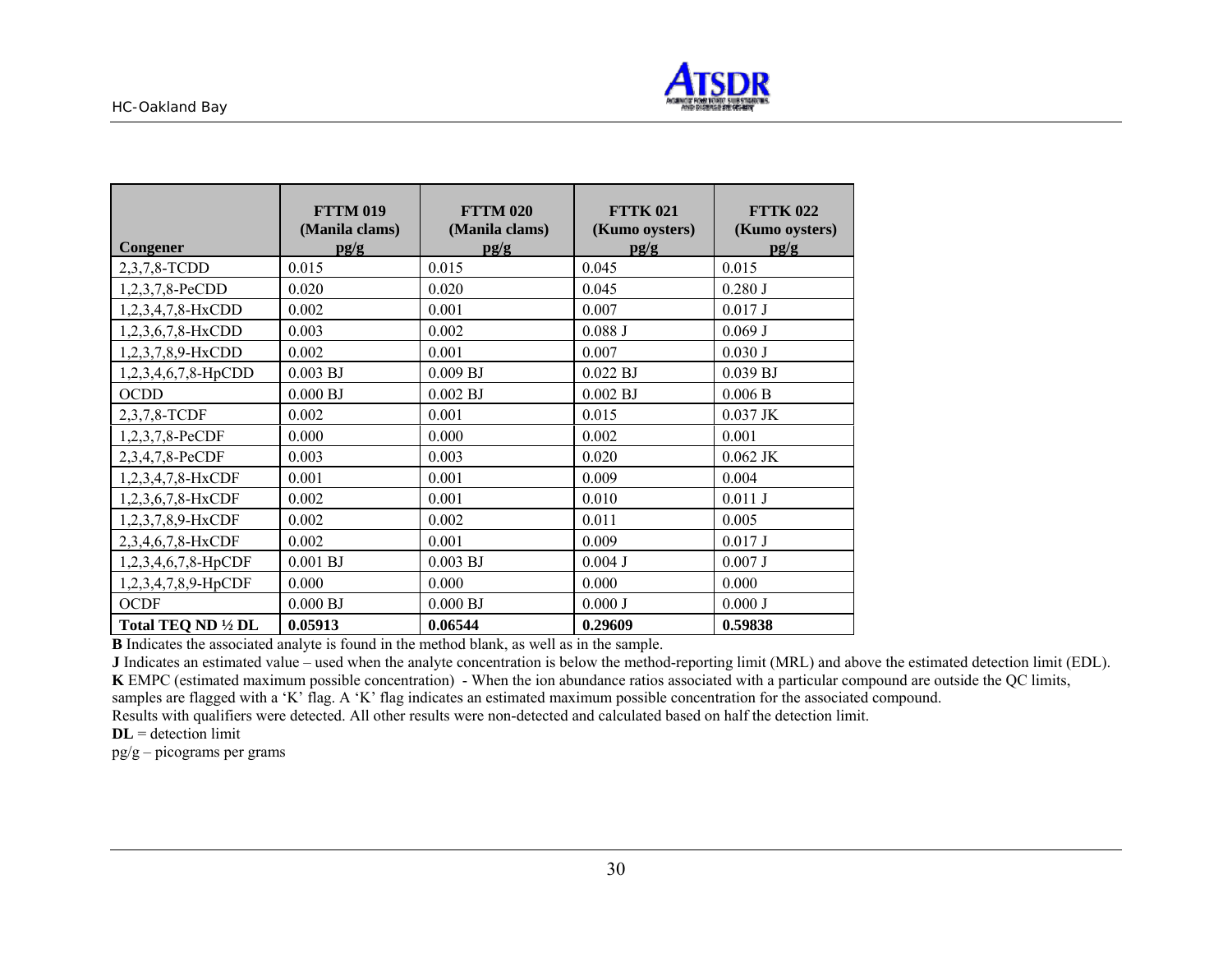

# **Appendix B**

This section provides calculated exposure doses and exposure assumptions used for dioxins in shellfish samples taken from the Oakland Bay site. These exposure scenarios were developed to model exposures that might occur. They were devised to represent exposures for the general population and for a subsistence fish/shellfish consumer. The following exposure parameters and dose equations were used to estimate exposure doses from ingestion of contaminants in shellfish.

#### **Ingestion Route**

$$
Dose_{non\text{-}cancer\,(mg/kg\text{-}day)} = \frac{C \times CF_1 \times IR \times CF_2 \times EF \times ED}{BW \times AT_{non\text{-}cancer}}
$$

Cancer Risk =  $C x CF_1 x IR x CF_2 x EF x CPF x ED$  $BW \times AT_{\text{cancer}}$ 

**Table B1.** Exposure assumptions used in exposure evaluation of dioxins in shellfish samples taken from the Oakland Bay site in Shelton, Mason County, Washington.

| <b>Parameter</b>                             | <b>Value</b> | Unit      | <b>Comments</b>                                                                    |  |  |  |
|----------------------------------------------|--------------|-----------|------------------------------------------------------------------------------------|--|--|--|
| Concentration $(C)$                          | Variable     | ng/kg     | Average detected value                                                             |  |  |  |
| Conversion Factor $(CF_1)$                   | 0.00000      | mg/ng     | Converts contaminant concentration from<br>nanograms (ng) to milligrams (mg)       |  |  |  |
| Conversion Factor $(CF_2)$                   | 0.001        | kg/g      | Converts mass of bottom fish and shellfish<br>from grams $(g)$ to kilograms $(kg)$ |  |  |  |
|                                              | 17.5         |           | General population adult - (total seafood) <sup>4</sup>                            |  |  |  |
|                                              | 60           | g/day     | Subsistence fish/shellfish consumer adult,                                         |  |  |  |
|                                              |              |           | low (total seafood)                                                                |  |  |  |
| Ingestion Rate $(IR)^*$                      | 175          |           | Subsistence fish/shellfish consumer adult,                                         |  |  |  |
|                                              |              |           | medium (total seafood)                                                             |  |  |  |
|                                              | 260          |           | Subsistence fish/shellfish consumer adult,<br>high (total seafood)                 |  |  |  |
| <b>Exposure Frequency (EF)</b>               | 365          | days/year | Assumes daily exposure                                                             |  |  |  |
| <b>Exposure Duration (ED)</b>                | 70           | vears     | Number of years eating shell fish (adult)                                          |  |  |  |
| Body weight (BW)                             | 72           |           | Mean body weight U.S. general population                                           |  |  |  |
| Body weight (BW)                             | 81.8         | kg        | Average mean body weight tribal adult<br>member <sup>6</sup>                       |  |  |  |
| Averaging Time <sub>non-cancer</sub><br>(AT) | 25550        | days      | 70 years                                                                           |  |  |  |
| Averaging Time <sub>cancer</sub> (AT)        | 25550        | days      | 70 years                                                                           |  |  |  |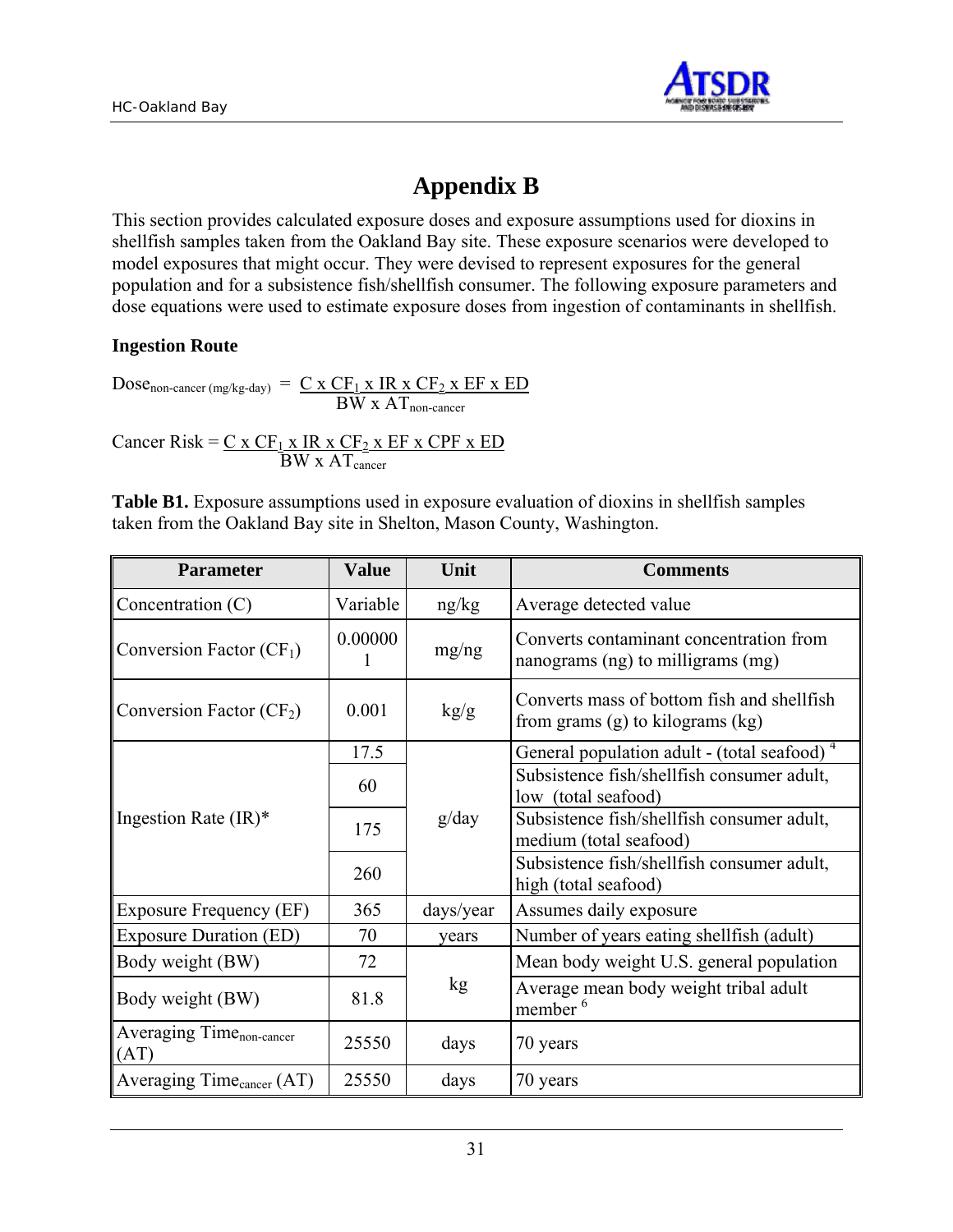

| Cancer Potency Factor<br>(CPF) |  |  | $\left  1.5E + 0.5 \right $ mg/kg-day <sup>-1</sup> Source: EPA – Chemical specific |
|--------------------------------|--|--|-------------------------------------------------------------------------------------|
|--------------------------------|--|--|-------------------------------------------------------------------------------------|

\* Ingestion rates – This scenario assumed that manila clams from Oakland Bay are consumed 50% of the time from total seafood, and oysters and mussels from Oakland Bay are consumed 1% of the time from total seafood. For example, a shellfish consumption rate of 60 g/day for manila clams assuming they are consumed 50% of the time equals 30g/day and 0.6 g/day for oysters and mussels, which are consumed 1% of the time. This approach applies to all other consumption rates (17.5, 175 and 260 g/day).

#### **Hazard Quotient formula:**

 $HQ = Estimated Does (mg/kg-day)$ MRL (mg/kg-day)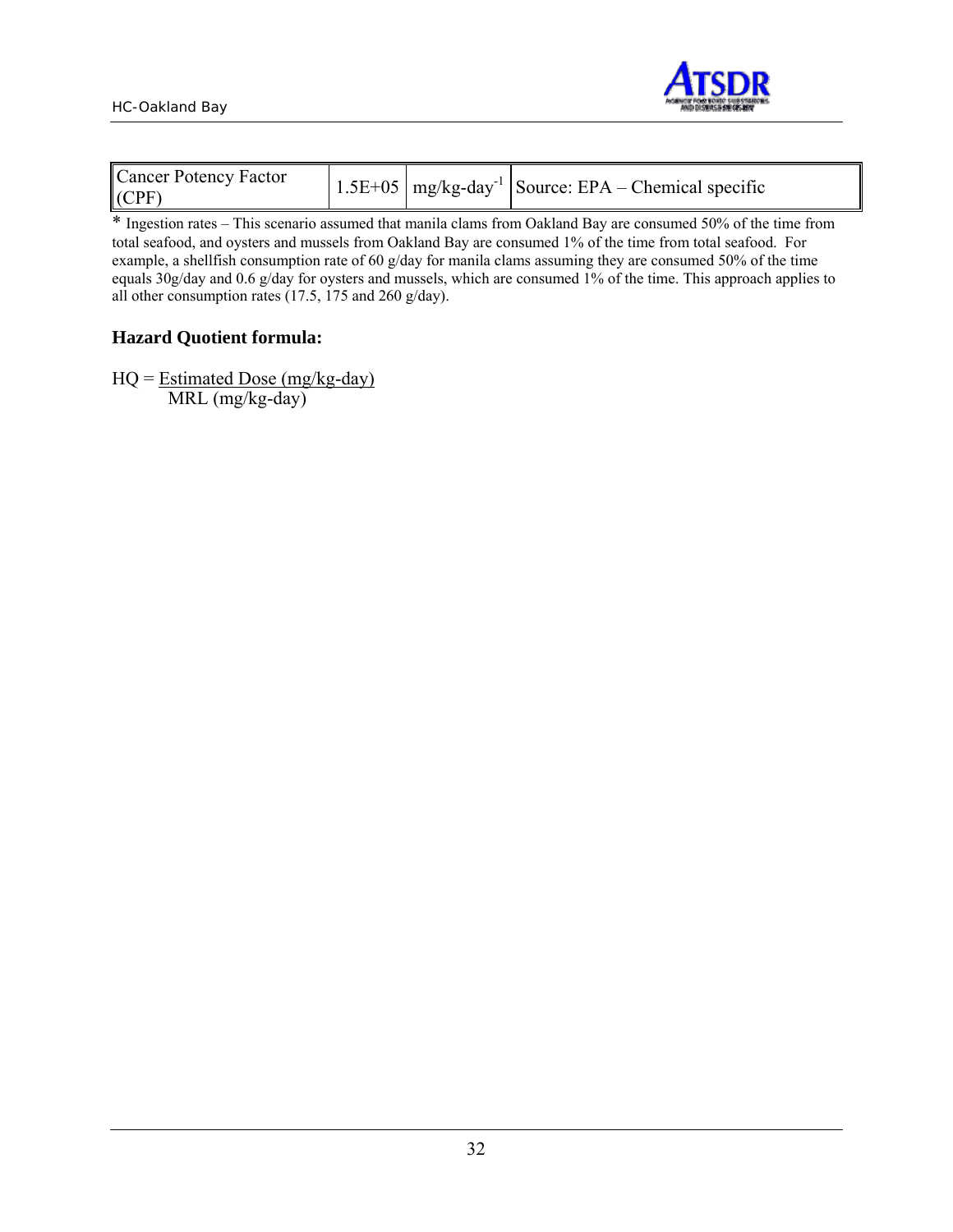

**Table B2.** Lifetime non-cancer risks associated with each consumption scenario, Oakland Bay site - Shelton, Mason County, Washington.

|                 |                                             |                | Estimated dose (mg/kg/day) (Adult) |                                                                  |                                                                        |                                                                           |                           | <b>Hazard quotient (Adult)</b>  |                                                                     |                                                                                                             |                                       |
|-----------------|---------------------------------------------|----------------|------------------------------------|------------------------------------------------------------------|------------------------------------------------------------------------|---------------------------------------------------------------------------|---------------------------|---------------------------------|---------------------------------------------------------------------|-------------------------------------------------------------------------------------------------------------|---------------------------------------|
| Species         | Average<br>dioxin<br>concentration<br>(ppt) | N              | General<br>population<br>(fish)    | Subsistence<br>fish/shellfish<br>consumer (low)<br>(all seafood) | Subsistence<br>fish/shellfish<br>consumer<br>(medium)<br>(all seafood) | Subsistence<br>fish/shellfish<br>consumer (high-<br>end) (all<br>seafood) | <b>MRL</b><br>(mg/kg/day) | General<br>population<br>(fish) | Subsistence<br>fish/shellfish<br>consumer<br>(low)<br>(all seafood) | Subsistence<br>fish/shellfish fish/shellfish<br>consumer<br>(medium)<br>(all seafood) $ $ (all seafood) $ $ | Subsistence<br>consumer<br>(high-end) |
| Manila clams    | 0.11                                        | 14             | $1.2E-11$                          | $4.2E-11$                                                        | $1.2E-10$                                                              | 1.8E-10                                                                   |                           | < 0.1                           | < 0.1                                                               | 0.1                                                                                                         | 0.2                                   |
| Pacific oysters | 0.26                                        | 5              | 5.6E-13                            | 2.0E-12                                                          | 5.6E-12                                                                | 8.3E-12                                                                   | 1.0E-9                    | < 0.1                           | < 0.1                                                               | < 0.1                                                                                                       | < 0.1                                 |
| Kumo oysters    | 0.45                                        | $\overline{2}$ | $9.6E-13$                          | 3.3E-12                                                          | $9.6E-12$                                                              | $1.4E-11$                                                                 |                           | < 0.1                           | < 0.1                                                               | < 0.1                                                                                                       | < 0.1                                 |
| Mussels         | 0.17                                        |                | $3.6E-13$                          | $1.2E-12$                                                        | $3.6E-12$                                                              | 5.4E-12                                                                   |                           | < 0.1                           | < 0.1                                                               | < 0.1                                                                                                       | < 0.1                                 |

MRL – ATSDR chronic Oral Minimal risk level

N = number of samples. Each composite sample contained 30 individual organisms representing a specific area within each sampling location (i.e., 10 shellfish each in the lower, middle, and upper of each segment).

ppt – parts per trillion

mg/kg/day – milligrams per kilograms per day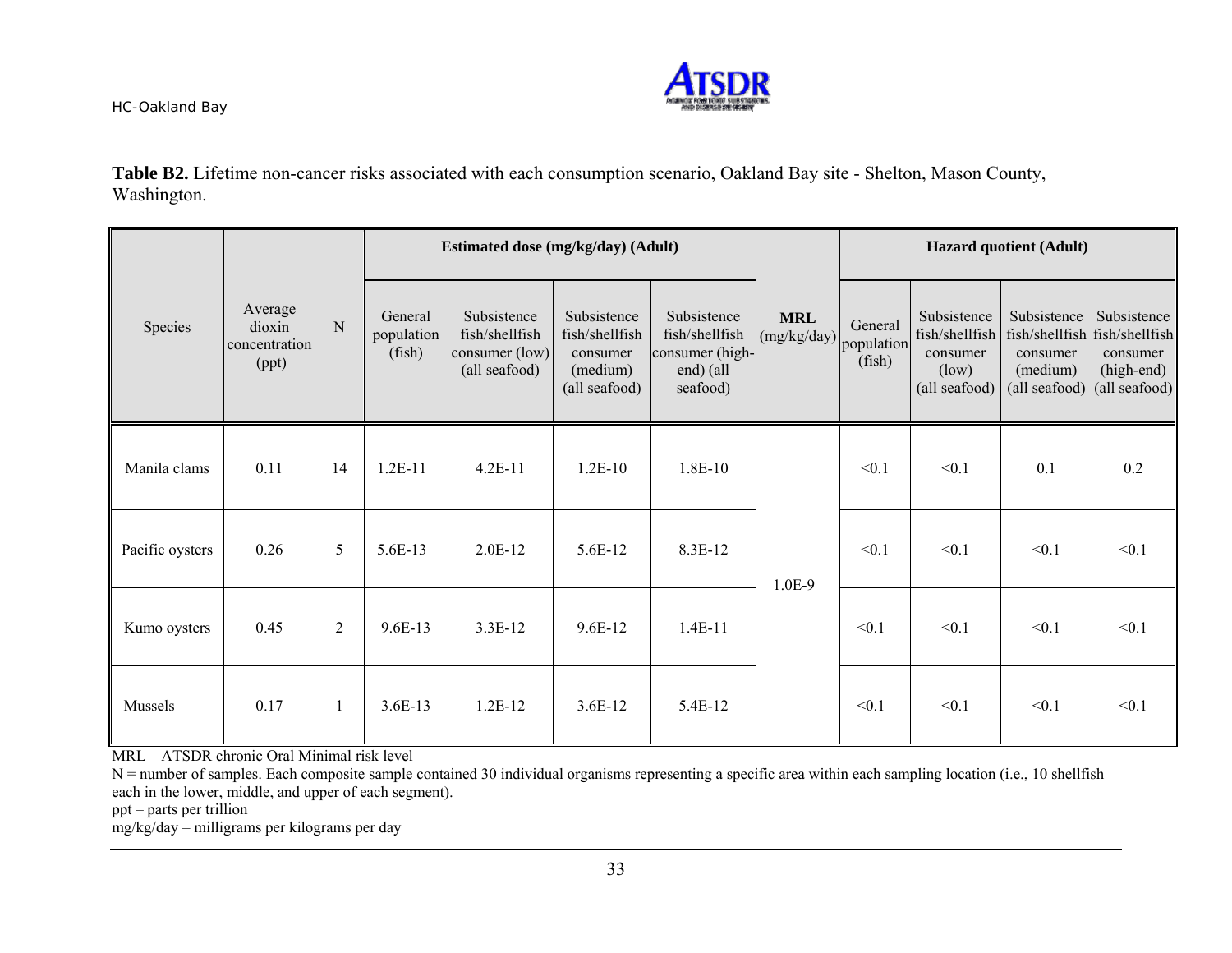

| <b>Species</b>            | $\mathbf N$    | Average<br>(TEQ) dioxin<br>concentration<br>(ppt) | <b>Cancer slope</b><br>factor<br>(per mg/kg/<br>day) $17$ | <b>Increased cancer risk</b><br>(adult) |                                                                     |                                                                        |                                                                           |  |  |
|---------------------------|----------------|---------------------------------------------------|-----------------------------------------------------------|-----------------------------------------|---------------------------------------------------------------------|------------------------------------------------------------------------|---------------------------------------------------------------------------|--|--|
|                           |                |                                                   |                                                           | General<br>population<br>(fish)         | Subsistence<br>fish/shellfish<br>consumer<br>(low)<br>(all seafood) | Subsistence<br>fish/shellfish<br>consumer<br>(medium)<br>(all seafood) | Subsistence<br>fish/shellfish<br>consumer (high-<br>end)<br>(all seafood) |  |  |
| Manila clams <sup>a</sup> | 14             | 0.11                                              |                                                           | 1.8E-6                                  | $6.1E-6$                                                            | 1.8E-5                                                                 | $2.6E - 5$                                                                |  |  |
| Pacific oysters b         | 5              | 0.26                                              | $1.5E + 5$                                                | $8.3E-8$                                | $2.9E - 7$                                                          | $8.3E-7$                                                               | $1.2E-6$                                                                  |  |  |
| Kumo oysters <sup>b</sup> | $\overline{2}$ | 0.45                                              |                                                           | $1.4E-7$                                | $5.0E - 7$                                                          | $1.4E-6$                                                               | $2.2E - 6$                                                                |  |  |
| Mussels <sup>b</sup>      | 1              | 0.17                                              |                                                           | 5.5E-8                                  | $1.9E-7$                                                            | 5.5E-7                                                                 | 8.1E-7                                                                    |  |  |

**Table B3.** Theoretical lifetime cancer risks associated with each consumption scenario, Oakland Bay site, Shelton, Mason County, Washington.

 $a<sup>a</sup>$  – Used 50% of the consumption rates for Manila clams

 $b$  – Used 1% of the consumption rates for oysters and mussels

 $N$  = number of samples. Each composite sample contained 30 individual organisms representing a specific area within each sampling location (i.e., 10 shellfish each in the lower, middle, and upper of each segment). ppt – parts per trillion

TEQ – Toxic equivalent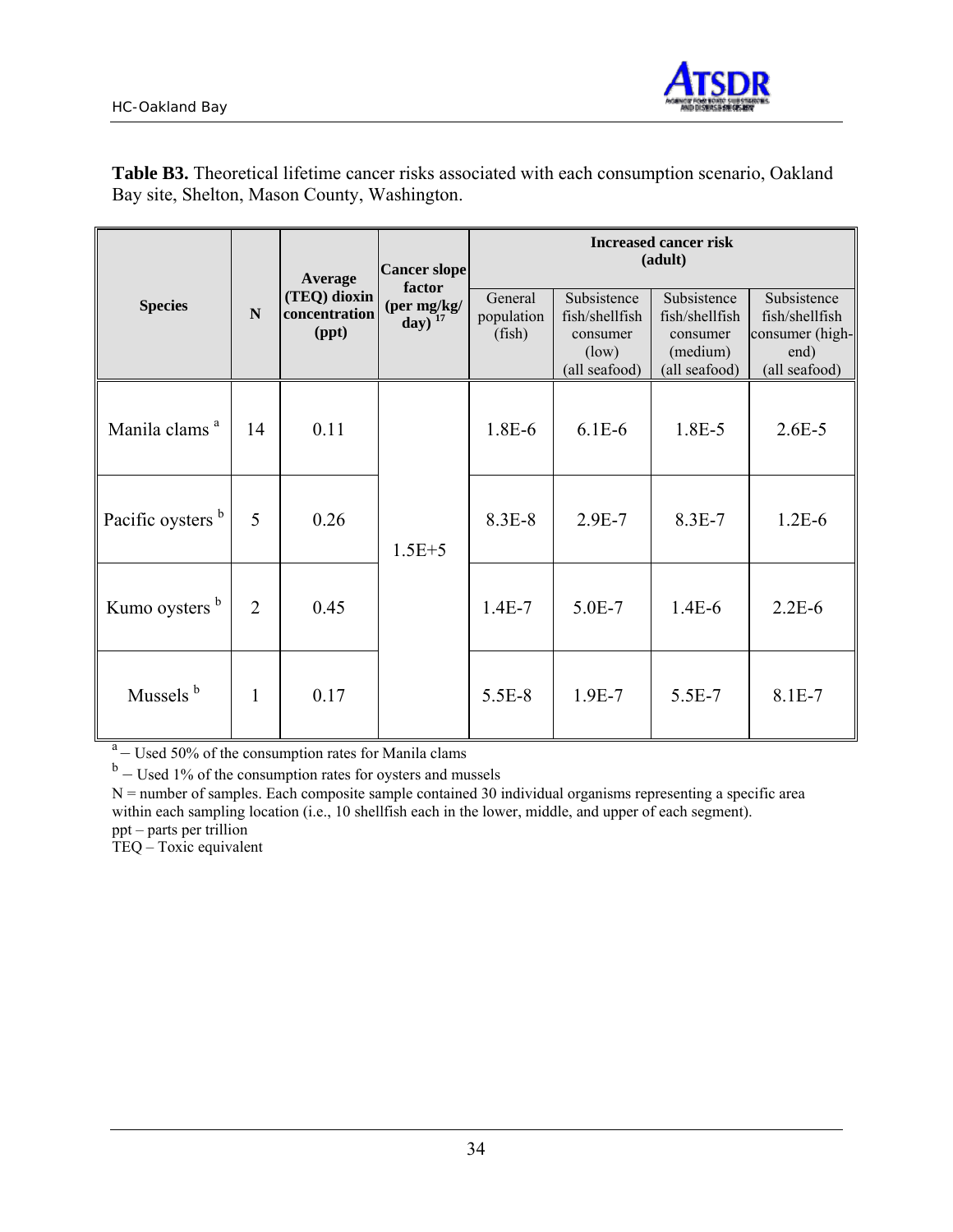

# Certification

This Health Consultation was prepared by the Washington State Department of Health under a cooperative agreement with the federal Agency for Toxic Substances and Disease Registry (ATSDR). It was completed in accordance with approved methodology and procedures existing at the time the Health Consultation was initiated. Editorial review was completed by the Cooperative Agreement partner.

Audra Henry **Technical Project Officer** CAPEB, DHAC, ATSDR

The ATSDR Division of Health Assessment and Consultation (DHAC) has reviewed this health consultation and concurs with the findings.

Alan Yarbrough Team Lead CAPEB, DHAC, ATSDR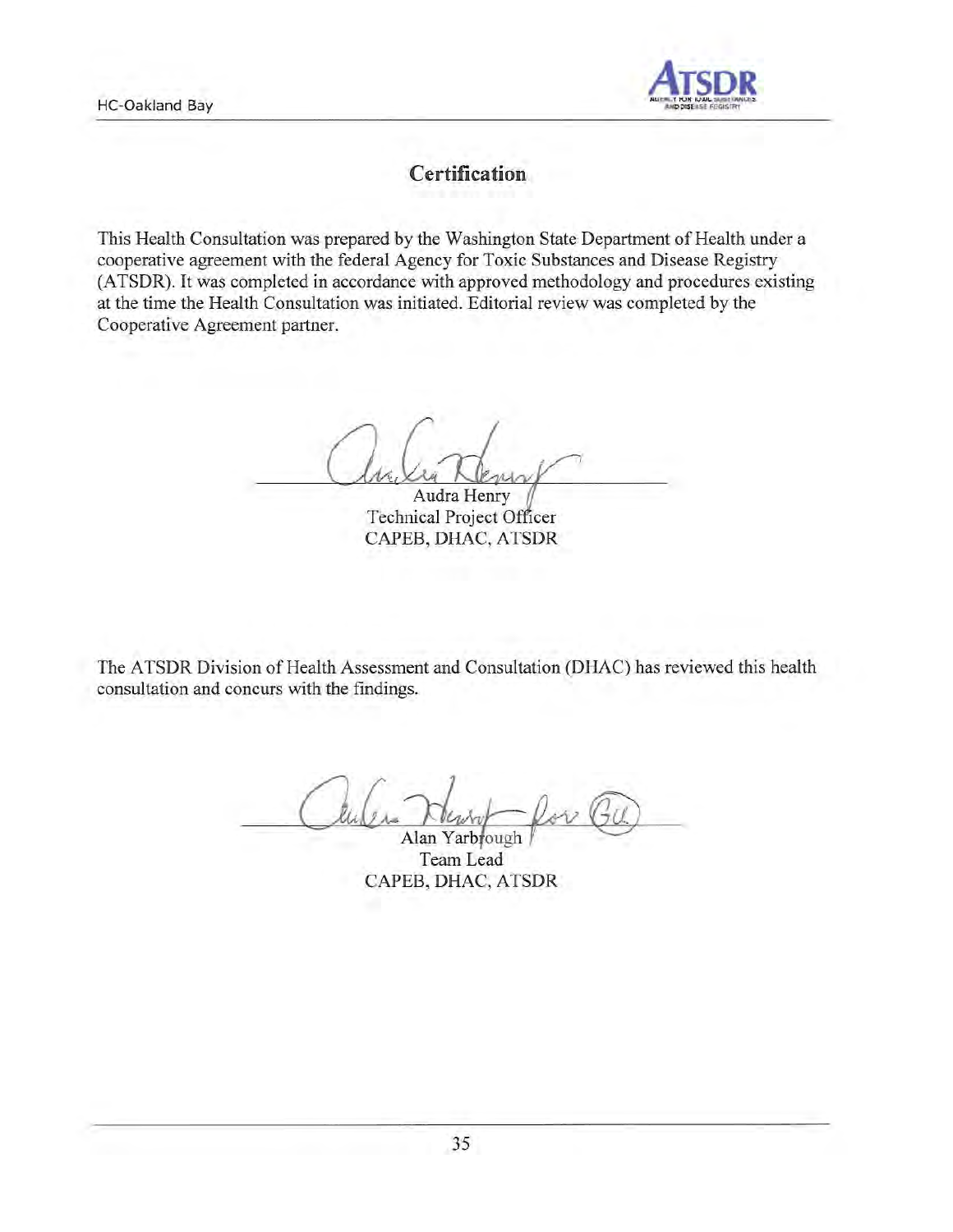

#### Reference List

- 1. Diaz, E. Washington State Department of Health. Health Consultation Evaluation of contaminants in sediments from the Oakland Bay site - Shelton, Mason County, Washington. 2010.
- 2. van den, Berg M., Birnbaum, L. S., Denison, M., De, Vito M., Farland, W., Feeley, M., Fiedler, H., Hakansson, H., Hanberg, A., Haws, L., Rose, M., Safe, S., Schrenk, D., Tohyama, C., Tritscher, A., Tuomisto, J., Tysklind, M., Walker, N., and Peterson, R. E. 2006. The 2005 World Health Organization reevaluation of human and Mammalian toxic equivalency factors for dioxins and dioxin-like compounds. Toxicol.Sci. 93:223-241.
- 3. Washington State Department of Health and Diaz, E. Data Validation Report Results conducted by Columbia Analytical Services, Inc. for the Washington Department of Health: Oakland Bay Tissue Study Samples Collected April 28-29, 2009. 6-29-2009.
- 4. U.S.Environmental Protection Agency. Guidance for Assessing Chemical Contaminant Data for Use in Fish Advisories - Volume 1, Fish Sampling and Analysis, Third Edition. 2000. EPA-823-B-00-007.
- 5. (Konovsky, J. and Diaz, E., Squaxin Island Tribe shellfish consumption rates at Oakland Bay, personal communication, 2009)
- 6. Toy KA, Polissar NL Liao S and Gawne-Mittelstaedt GD. A Fish Consumption Survey of the Tulalip and Squaxin Island Tribes of the Puget Sound Region. 1996.
- 7. U.S.Environmental Protection Agency Region 10. Framework for Selecting and Using Tribal Fish and Shellfish Consumption Rates for Risk-Based Decision Making at CERCLA and RCRA cleanup Sites in Puget Sound and the Strait of Georgia. 2007.
- 8. Agency for Toxic Substances and Disease Registry (ATSDR). 1998. Toxicological Profile for Chlorinated Dibenzo-p-dioxins (CDDs) (with updated policy guideline in Appendix B for residential soil, September 2008). http://www.atsdr.cdc.gov/toxprofiles/tp104.html
- 9. National Toxicology Program. Carcinogenesis bioassay of 2,3,7,8- tetrachlorodibenzo-pdioxin in Swiss-Webster mice (gavage study). 1982. DHHS Publication no 82-1765; 1982.
- 10. U.S.Environmental Protection Agency. Health assessment document for polychlorinated dibenzo-p-dioxins. 1985. EPA report no. 600/8-84/014.
- 11. U.S.Environmental Protection Agency. Report on the peer review of the dioxin reassessment documents: toxicity equivalency factors for dioxin and related compounds (Chapter 9) and integrated risk characterization document. 2000.